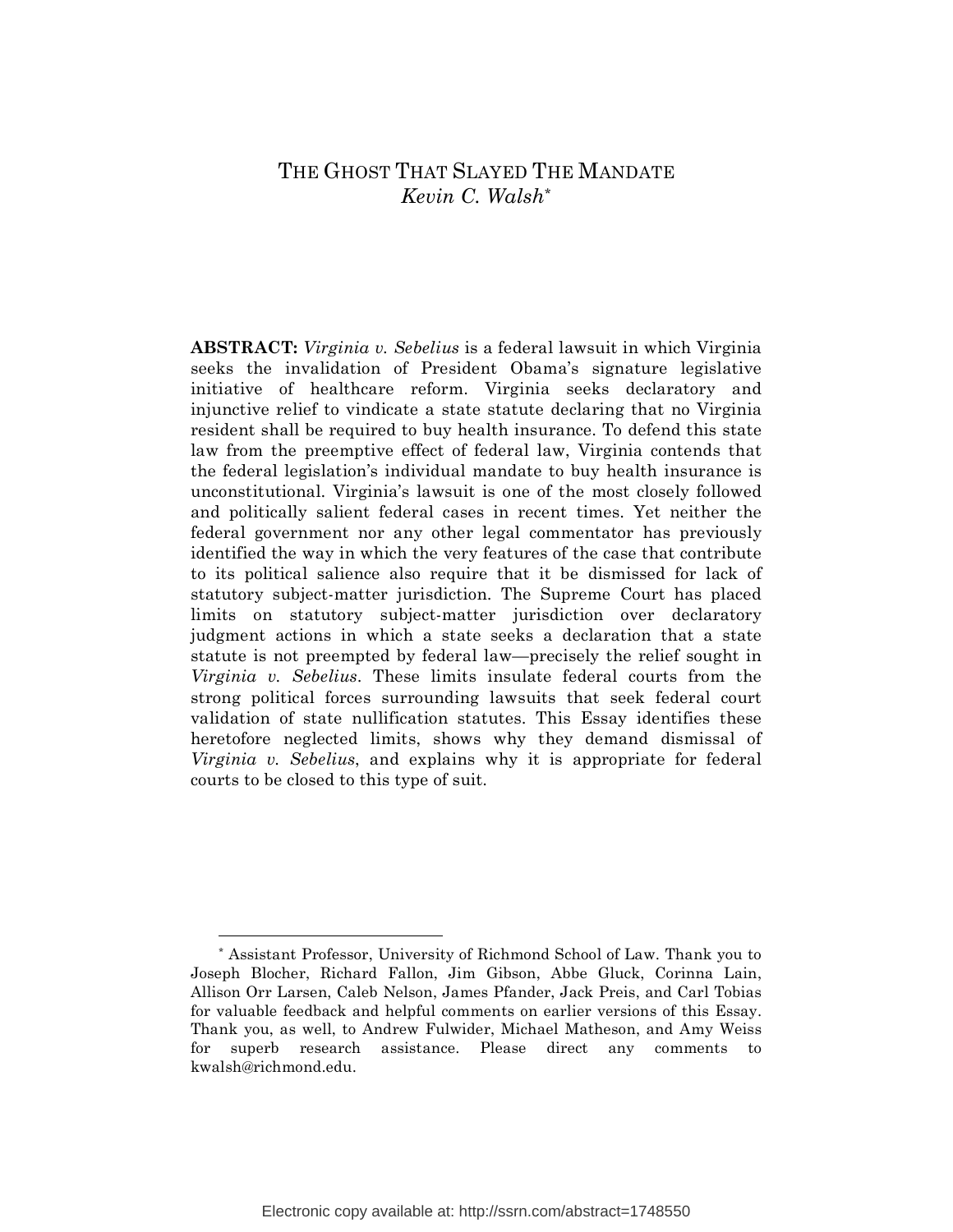# THE GHOST THAT SLAYED THE MANDATE *Kevin C. Walsh\**

"The situation presented by a State's suit for a declaration of the validity of state law is . . . not within the original jurisdiction of the United States district courts."1

"It must be remembered that advisory opinions are not merely advisory opinions. They are ghosts that slay."2

The leading constitutional challenges to the recent healthcare reform legislation involve a volatile mixture of powerful political forces pressing for federal court validation. In these suits, elected state officials aim to obtain accelerated, abstract review of the legislation's constitutionality. Mere minutes after President Obama signed the Patient Protection and Affordable Care Act into law, Virginia filed the first lawsuit, *Virginia v. Sebelius*, challenging the constitutionality of one of the Act's key provisions.3 The first district court decision holding this provision unconstitutional came in *Virginia v. Sebelius* less than nine months later.4 That decision prompted calls by some—though not heeded—to "fast-track" the case for immediate Supreme Court review.<sup>5</sup>

1

<sup>\*</sup> Assistant Professor, University of Richmond School of Law. Thank you to Joseph Blocher, Richard Fallon, Jim Gibson, Abbe Gluck, Corinna Lain, Allison Orr Larsen, Caleb Nelson, James Pfander, Jack Preis, and Carl Tobias for valuable feedback and helpful comments on earlier versions of this Essay. Thank you, as well, to Andrew Fulwider, Michael Matheson, and Amy Weiss for superb research assistance. Please direct any comments to kwalsh@richmond.edu.

<sup>1</sup> *Franchise Tax Bd. v. Construction Laborers Vacation Trust for So. Cal.*, 463 U.S. 1, 21-22 (1983).

<sup>2</sup> Felix Frankfurter, *A Note on Advisory Opinions*, 37 HARV. L. REV. 1002, 1008 (1924).

<sup>3</sup> *See* Kevin Sack, *Judge Voids Key Element of Obama Health Care Law*, N.Y. TIMES, December 1, 2010, at A1, available at http://www.nytimes.com/2010/12/14/health/policy/ 14health.html ("Mr. Cuccinelli filed the lawsuit minutes after President Obama signed the law on March 23 and has been discussing the case on cable television ever since."); *see also* Ken Cuccinelli for Attorney General, *Will You Join Me?*, available at http://www.cuccinelli.com/stopthemandate and http://vimeo.com/15842322 ("I'm Ken Cuccinelli. Minutes after President Obama signed healthcare reform law, my office filed suit to overturn the individual mandate, and the liberal media hasn't stopped attacking.").

<sup>&</sup>lt;sup>4</sup> *Virginia v. Sebelius*, F.Supp. 2d , 2010 WL 5059718 (E.D. Va. Dec. 13, 2010).

<sup>5</sup> *See* Jennifer Haberkorn & Sarah Kliff, *Health law ruling only the*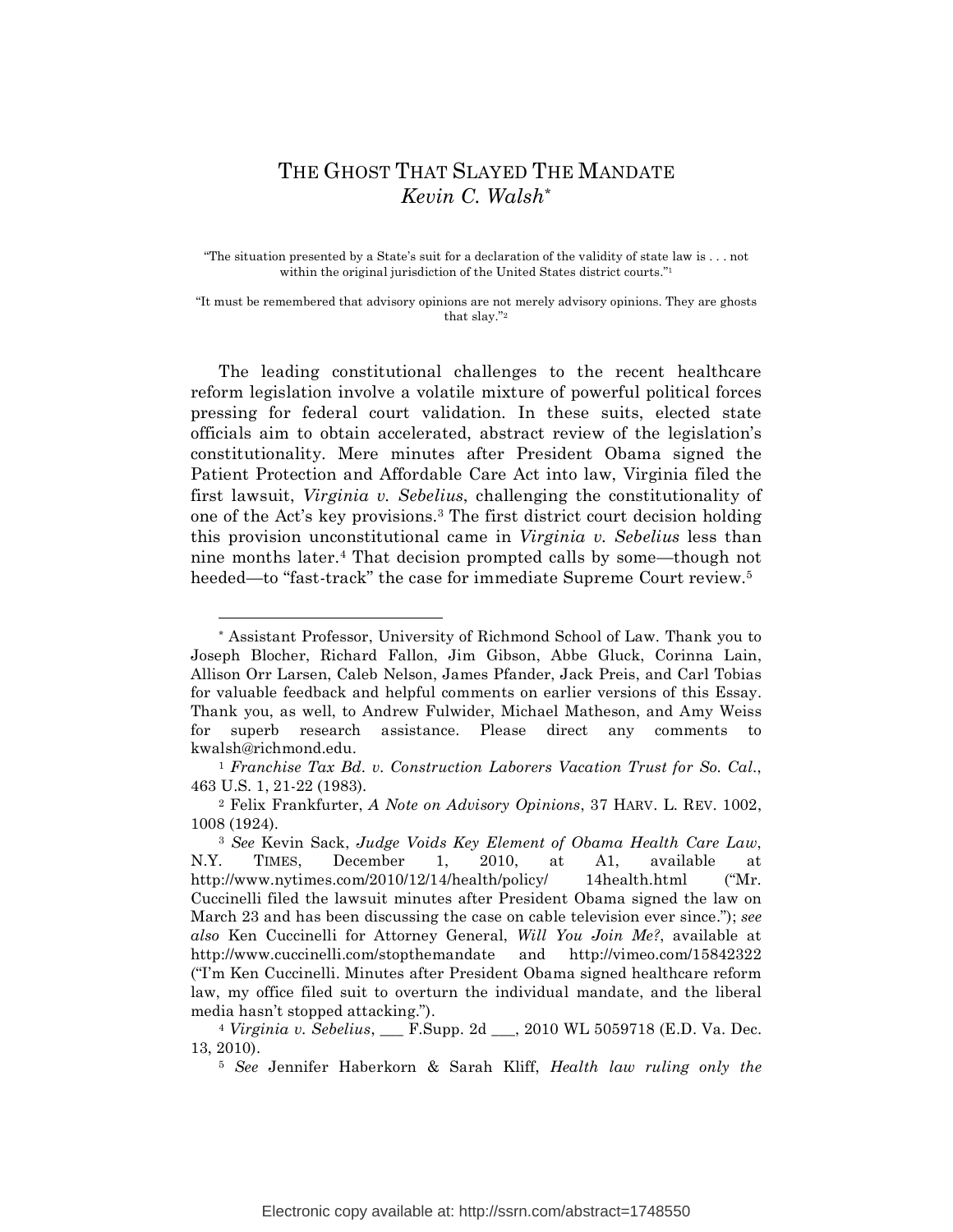Virginia's lawsuit presents on its face a prominent and critically important question of federalism: Did Congress exceed the limits of its enumerated legislative powers and thereby trench on a domain reserved by the Constitution to state power? But the lawsuit also presents a less recognized but equally important question of separation of powers: Is it within the federal judicial power to determine *in this lawsuit* whether Congress exceeded its legislative powers?

The core claim of this Essay is that federal court adjudication of Virginia's lawsuit to enforce limits on federal *legislative* power exceeds the limits of federal *judicial* power. Due to limitations that the Supreme Court has placed on federal jurisdiction under the Declaratory Judgment Act in *Franchise Tax Board6* and *Skelly Oil*,7 there is no statutory subject-matter jurisdiction over Virginia's claim. Although the holdings of these two cases have not yet been applied in *Virginia v. Sebelius*, they should be. In mandating dismissal of Virginia's lawsuit, these cases stop a slide into accelerated, abstract review that is inconsistent with traditional limitations on federal judicial power.

The claim that there is no statutory subject-matter jurisdiction in *Virginia v. Sebelius* is new; it has not previously been identified by the parties, the district court, or any other legal commentator. The claim may seem incredible at first, given that Virginia's complaint seeks relief from a federal law administered by federal officials, on the ground that the federal law violates the federal Constitution. That may be why nobody has thought to address it until now. But the claim's soundness becomes apparent once the nature of Virginia's lawsuit is brought into proper focus: what Virginia actually seeks is a declaration that its state law is not preempted. The Supreme Court has held, however, that "[t]he situation presented by a State's suit for a declaration of the validity of state law is . . . not within the original jurisdiction of the United States

 $\overline{a}$ 

*beginning,* POLITICO, December 14, 2010, at http://www.politico.com/news/stories/1210/46344.html ("Within hours of the ruling, Cuccinelli called for the judicial process to be 'fast-tracked,' essentially bypassing the 4th Circuit Court of Appeals and moving directly to the U.S. Supreme Court. Two top Virginia Republicans, Gov. Bob McDonnell and House Minority Whip Eric Cantor, joined in the request."). Although joined by others in the call for expedited review after the ruling, Attorney General Cuccinelli's office had floated the idea of a "fast-track" to the Supreme Court more than a week prior to the ruling. *See* Jim Nolan, *Virginia may seek expedited healthcare legislation ruling*, RICHMOND TIMES-DISPATCH, December 5, 2010, available at http://www2.timesdispatch.com/news/2010/dec/05/cucc05-ar-695473/.

<sup>6 463</sup> U.S. 1 (1983).

<sup>7</sup> 339 U.S. 667 (1950).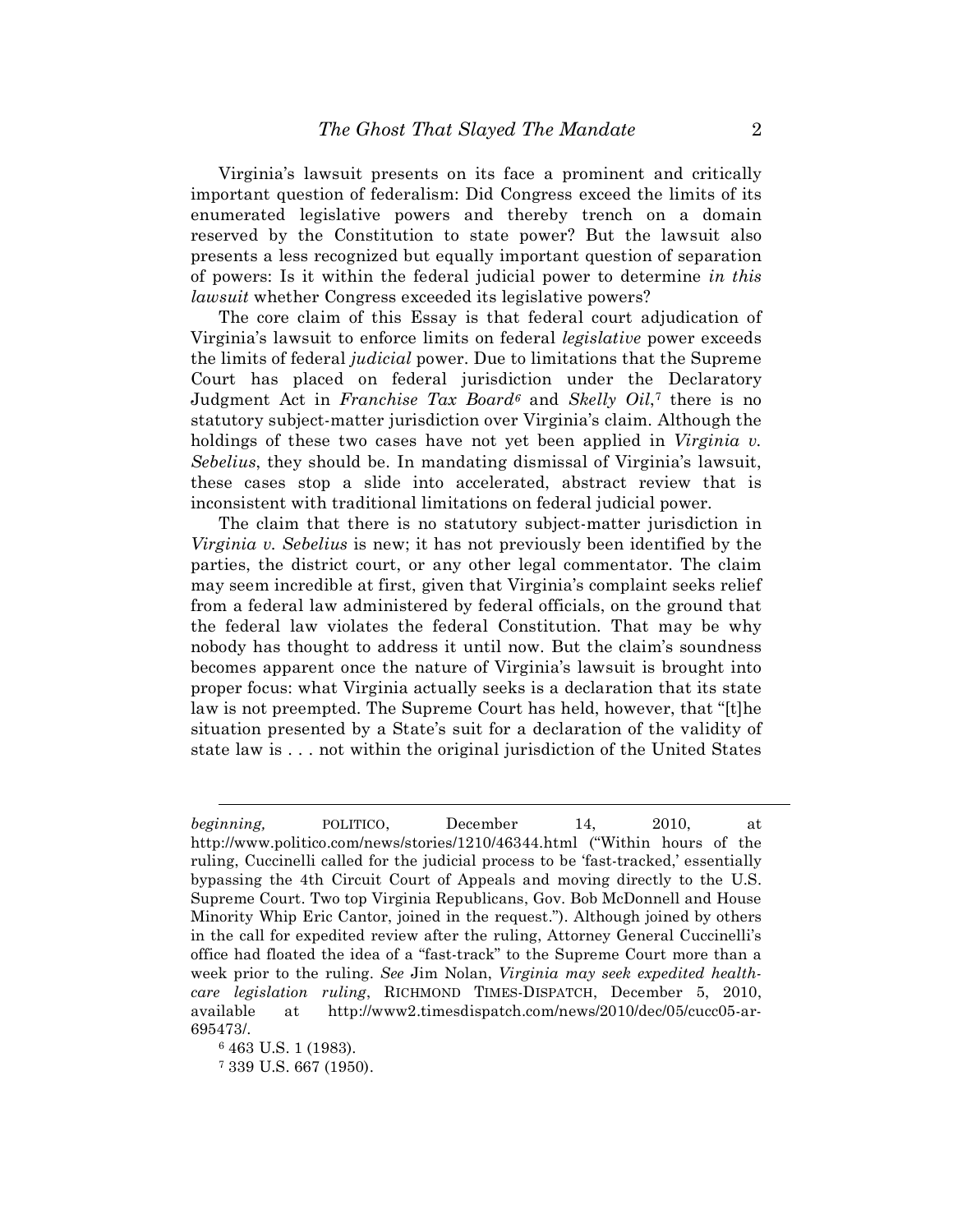district courts."8

The jurisdictional issues surrounding *Virginia v. Sebelius* are but the most recent flashpoint of a recurrent phenomenon in American political life—the challenge of legislation in court almost immediately after enactment and before it has a chance to take deep root. The legal system's handling of these challenges over time, in turn, has influenced the shape of jurisdictional doctrine, as succeeding generations invoke legal processes and respond to their opponents' perceived abuses of these processes. Thus, while *Virginia v. Sebelius* is just one case, the implications of the jurisdictional arguments at issue extend far beyond it.

The case squarely presents the question of whether federal jurisdiction can be premised solely on a state nullification statute notwithstanding the established precedents of *Franchise Tax Board* and *Skelly Oil*, and the longstanding ban on advisory opinions. To allow federal jurisdiction on this basis would cross an important line and would result in a greater intermixture of politics and law than already exists in constitutional adjudication involving divisive political issues. I argue that this line should not be crossed. But my initial contribution is to demonstrate that this line—heretofore unnoticed by the parties and the many legal commentators who have weighed in on *Virginia v. Sebelius*—actually exists.

### I. VIRGINIA'S PURSUIT OF HEALTH CARE FREEDOM IN FEDERAL COURT

Christmas 2010 arrived twelve days early for Virginia Attorney General Ken Cuccinelli and the top lawyers in his office. Around noon on December 13, Judge Henry Hudson of the United States District Court for the Eastern District of Virginia ruled for Virginia in its case against the mammoth healthcare reform legislation that President Obama had signed into law a little less than nine months earlier. Judge Hudson held that Congress exceeded the limits of its legislative powers in enacting the Patient Protection and Affordable Care Act (the "Act"). This decision was the first to hold the Act unconstitutional.

*Virginia v. Sebelius* is a spare, go-it-alone affair in which Virginia is the sole plaintiff.9 The single count in the complaint is that one statutory provision—the individual mandate, or minimum essential

<sup>8</sup> *Franchise Tax Board*, 463 U.S. at 21-22.

<sup>9</sup> *See* Complaint, available at http://www.oag.state.va.us/PRESS\_ RELEASES/Cuccinelli/Comm%20 v.%20Sebelius%20-%20 Complaint %20 filed %20 with%20 Court %20\_323\_10.pdf ("Compl.").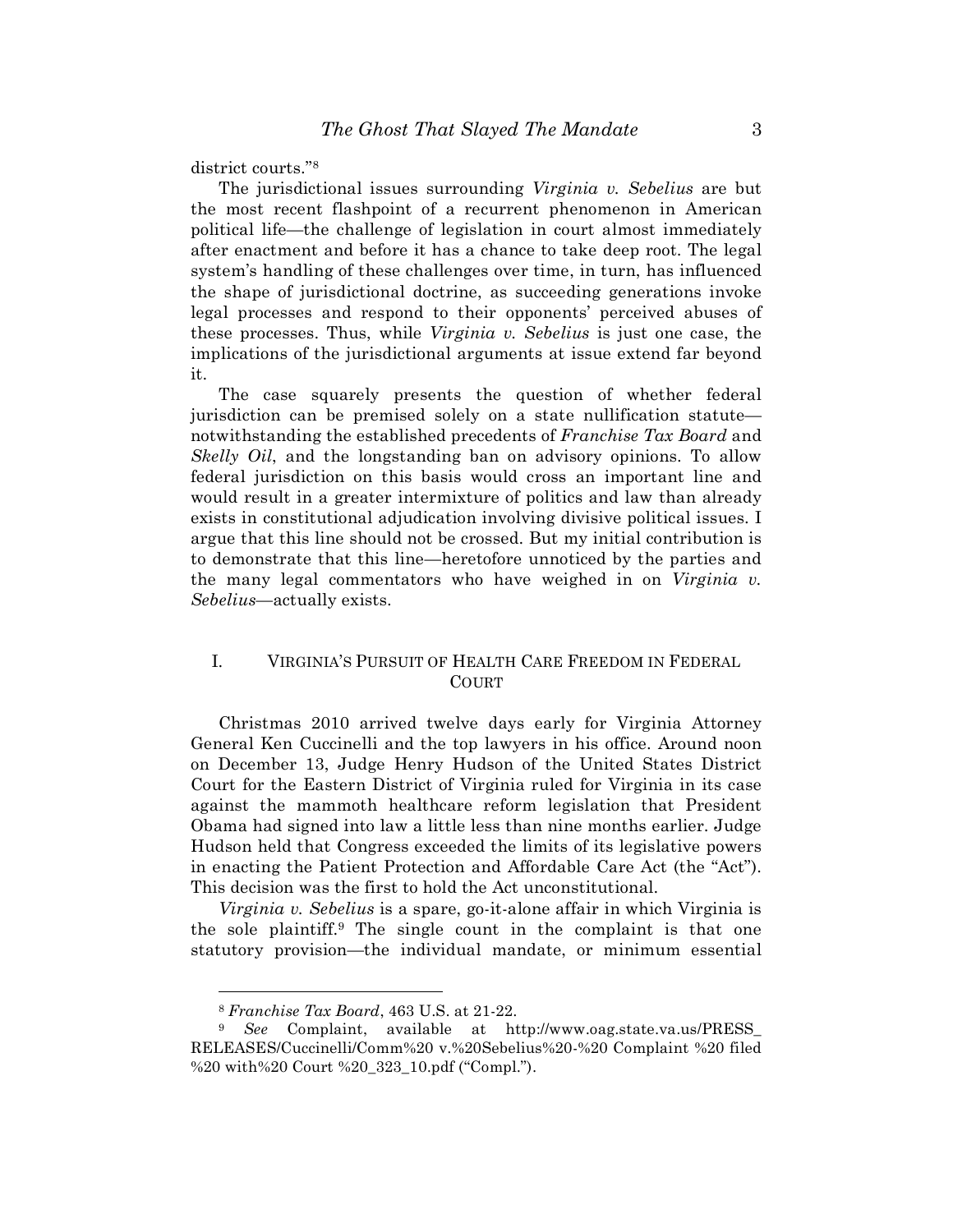coverage provision—is unconstitutional.10 Although Virginia's claim appears narrow, its object is more ambitious: to take down the entire Act. The instrument for accomplishing this objective is inseverability. This potent doctrine provides that the entire Act must fall if a part of it (like the individual mandate) is unconstitutional, and the remainder is incapable of functioning independently, or Congress would not have enacted the remainder of the Act without that unconstitutional part.<sup>11</sup>

Virginia's lawsuit aims to vindicate Virginia's Health Care Freedom Act, a mandate-exemption statute that provides that no individual can be required by law to buy health insurance.12 Directly responding to the pending federal individual mandate, both houses of the Virginia legislature passed the Health Care Freedom Act just weeks before President Obama signed the Patient Protection and Affordable Care Act into law.13 Answering the criticism that its enactment was just a political stunt (given that state law must give way to federal under the Supremacy Clause), Attorney General Cuccinelli stated in the press that the statute could support Virginia's standing to sue in federal court.14 And when Virginia filed its lawsuit just minutes after the Act

1

<sup>10</sup> Compl. ¶¶ 17-20.

<sup>11</sup> *See Free Enterprise Fund v. Public Co. Accounting Oversight Bd.*, 130 S.Ct. 3138, 3161-62 (2010) (explaining that the challenged statute could remain fully operative as law without unconstitutional restrictions on removal and that the Court therefore "must sustain its remaining provisions '[u]nless it is evident that the Legislature would not have enacted these provisions . . . indepedently of that which is [invalid]'.") (quoting *INS v. Chadha*, 462 U.S. 919, 932 (1983)); *Alaska Airlines, Inc. v. Brock*, 480 U.S. 678, 684 (1987) ("Unless it is evident that the Legislature would not have enacted these provisions which are within its power, independently of that which is not, the invalid part may be dropped if what is left is fully operative as law.") (internal citations and quotation marks omitted); *see also* Kevin C. Walsh, *Partial Unconstitutionality*, 85 N.Y.U. L. REV. 738, 743-44 (2010) (discussing the requirements of severability doctrine).

<sup>12</sup> *See* Va. Code § 38.2-3430.1:1 (Mar. 2010). The statute contains certain exceptions not relevant here.

<sup>13</sup> *See General Assembly Briefs for March 11*, *Health Insurance Mandates Rejected*, RICHMOND TIMES-DISPATCH, March 11, 2010 ("The General Assembly told President Barack Obama and Congress yesterday that they cannot make Virginians buy health insurance. Gov. Bob McDonnell said he will sign the legislation. The Associated Press said Virginia is the first state to vote to reject federal mandates.").

<sup>14</sup> *See* Andrew Cain, *Cuccinelli ready to defy federal health-insurance mandate*, RICHMOND TIMES-DISPATCH, February 4, 2010, available at http://www2.timesdispatch.com/news/2010/feb/04/cucc04\_20100203-232802-ar-11799/ ("We'd have a conflict of laws and then the attorney general—me would be in a position of defending the Virginia law and also attacking the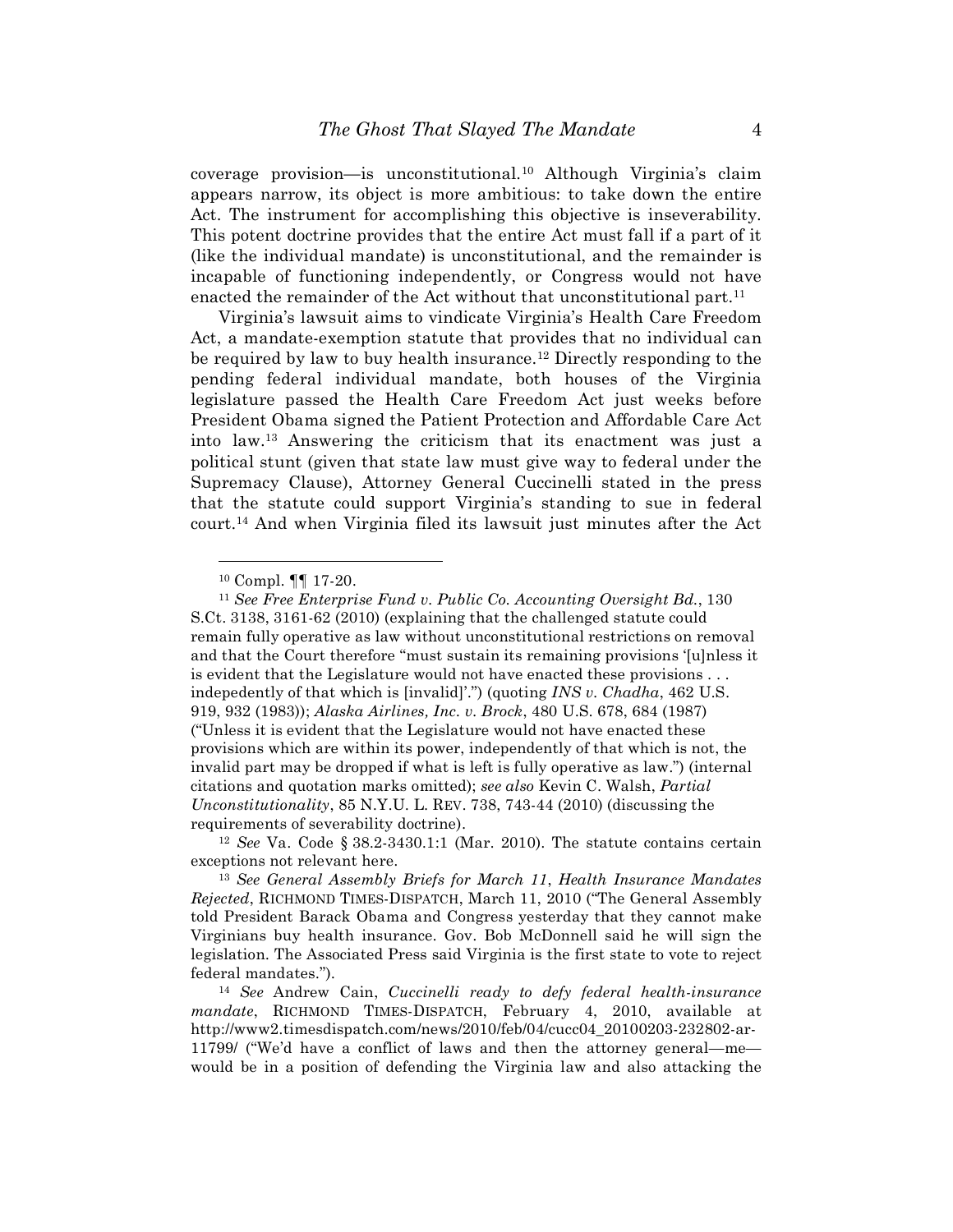became law, the complaint premised its claim on the Health Care Freedom Act.

Virginia seeks a declaratory judgment that its state law remains valid notwithstanding the individual mandate in the federal law, along with injunctive relief prohibiting enforcement of the entire healthcare reform Act.15 Although state law that conflicts with federal law is preempted, an unconstitutional federal statute cannot preempt a valid state statute. In *Virginia v. Sebelius*, then, Virginia contends that its state statute is valid because the conflicting federal statute is unconstitutional.16

Although Virginia's Health Care Freedom Act has thus far seemed to provide the Commonwealth with a quick ticket on a solo trip to invalidate the individual mandate, a closer look leads to the opposite conclusion. Virginia should be shown the exit from federal court *precisely because* its sole reason for entering is to vindicate its state statute in a declaratory judgment action. A straightforward application of established (albeit overlooked) doctrine requires dismissal.

### II. NO, VIRGINIA, THERE IS NO FEDERAL JURISDICTION

This section first sets forth the basic arguments from *Franchise Tax Board* and *Skelly Oil*. It then explains why the most persuasive potential response to these arguments is unsuccessful in avoiding dismissal.

### *A. No Subject-Matter Jurisdiction*

 $\overline{a}$ 

The starting point for analysis of federal jurisdiction over Virginia's lawsuit is that Virginia must sue either on its own behalf or not at all.

constitutional problems with the proposed health-care bill as it stands."). <sup>15</sup> *See* Complaint, available at

http://www.oag.state.va.us/PRESS\_RELEASES/Cuccinelli/Comm%20v.%20Seb elius%20-%20Complaint%20filed%20with%20Court%20\_323\_10.pdf

<sup>16</sup> In the hours and days that followed Virginia's filing, many others also filed suit, including a collection of several states led by Florida, along with a smattering of private individuals and organizations. *See* Amy Goldstein, *Status of legal challenges to Obama health care overhaul*, WASH. POST, January 2, 2011, available at http://www.washingtonpost.com/wp-srv/special/health-careoverhaul-lawsuits/ (describing twenty-four lawsuits challenging the constitutionality of the Patient Protection and Affordable Care Act). As these suits have developed, the most prominent have been the two filed by states: *Virginia v. Sebelius* and *Florida v. HHS*. And, of these two lawsuits, Virginia's has led the way because it has moved at a faster clip.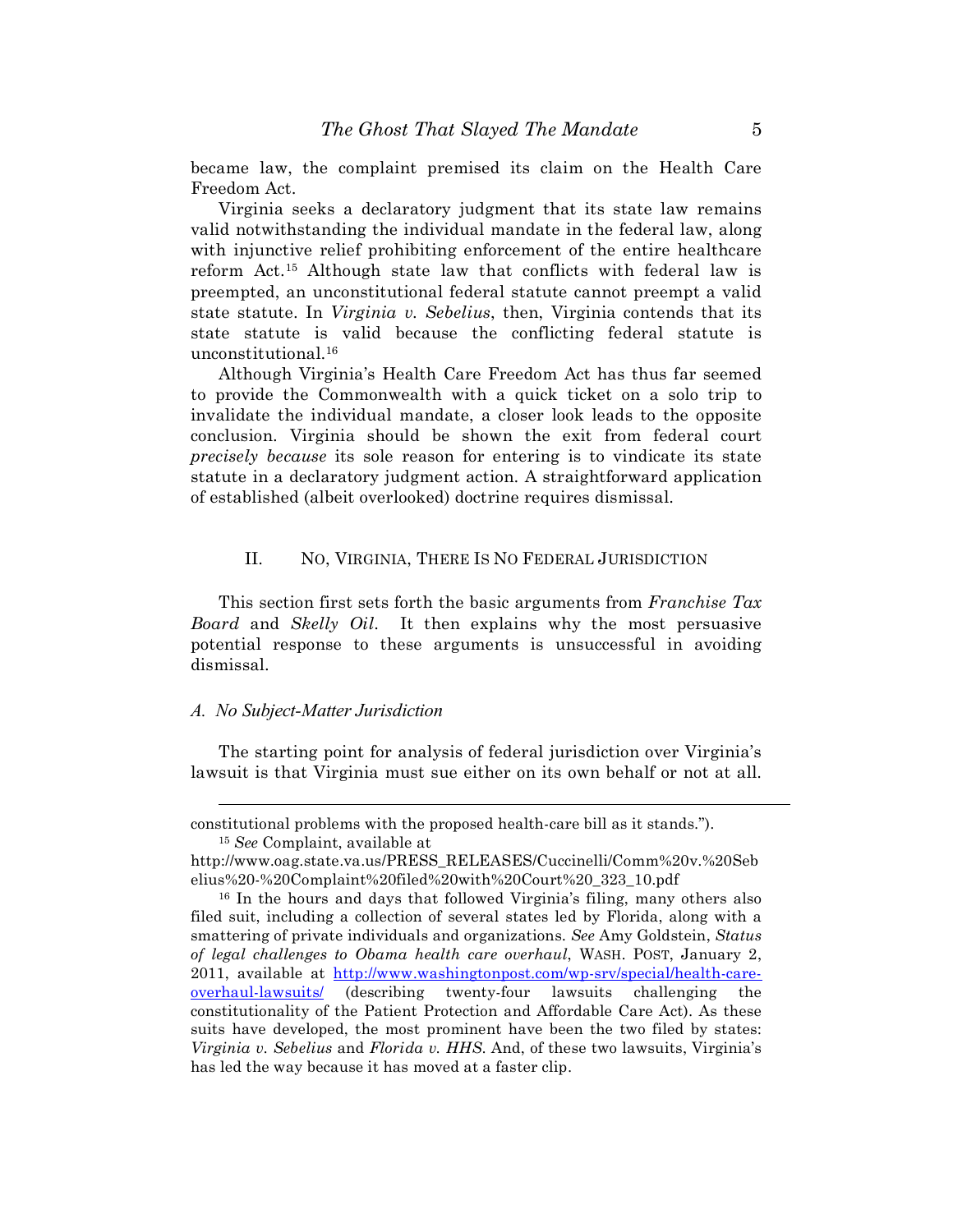*Massachussetts v. Mellon* prevents Virginia from suing on behalf of its own citizens to enjoin the Secretary of Health and Human Services from enforcing the federal individual mandate against those citizens.17 The Supreme Court held there that "it is no part of [the state's] duty or power to enforce [its citizens'] rights in respect of their relations with the federal government."18 The Court reasoned that the citizens of a state are also citizens of the United States. To invoke "such protective measures as flow from that status,"19 individuals should look to the federal government directly rather than rely on their states as intermediaries.

Because of *Massachusetts v. Mellon*, Virginia may not proceed against the federal government on behalf of its citizens as *parens patriae*.20 Indeed, this bar is so well-established that Virginia appropriately conceded the point in its briefing.21

Eschewing an unsound *parens patriae* theory, Virginia has relied on sovereign-interest standing. The premise of Virginia's claim of standing to *attack* the individual mandate in federal court was the asserted need to *defend* the Virginia Health Care Freedom Act. As mentioned above, Virginia's Attorney General identified an anticipated standingconferring function of the Virginia statute as one reason to pass it, and this position prevailed in the district court.<sup>22</sup>

Yet neither the parties nor the court examined whether Congress has vested the federal courts with *statutory subject-matter jurisdiction*  to adjudicate a state's claim of bare conflict between state and federal law in these circumstances. It has not. Virginia's complaint asserts that

<u>.</u>

<sup>21</sup> Va. Opp. to Mtn. to Dismiss at 12 ("Virginia recognizes that *Massachusetts v. Mellon* stands for the proposition that States cannot sue the federal government under *parens patriae* principles because their citizens are also citizens of the United States.").

<sup>22</sup> *See Virginia v. Sebelius*, 702 F. Supp. 2d 598, 606-07 (E.D. Va. 2010).

<sup>17 262</sup> U.S. 447 (1923). Massachusetts brought suit against the federal Secretary of the Treasury challenging a federal statute that appropriated funds to be spent on the improvement of maternal and infant health. *Id.* at 479. The challenged act also created a bureau to administer its provisions in cooperation with state agencies. *Id.* The Court understood Massachusetts's claim to be that its "rights and powers as a sovereign state and the rights of its citizens have been invaded and usurped . . . ." *Id.*

<sup>18</sup> *Id.* at 485.

<sup>19</sup> *Id.* at 486.

<sup>20</sup> This bar on *parens patriae* standing is probably not constitutionally compelled, but rather is a prudential limit that can be overcome by congressional action. *See Maryland People's Counsel v. Fed. Energy Reg. Comm'n*, 760 F.2d 318 (D.C. Cir. 1985) (Scalia, J.) (holding that *Massachusetts v. Mellon* set forth a prudential standing requirement rather than a core component of constitutional standing doctrine).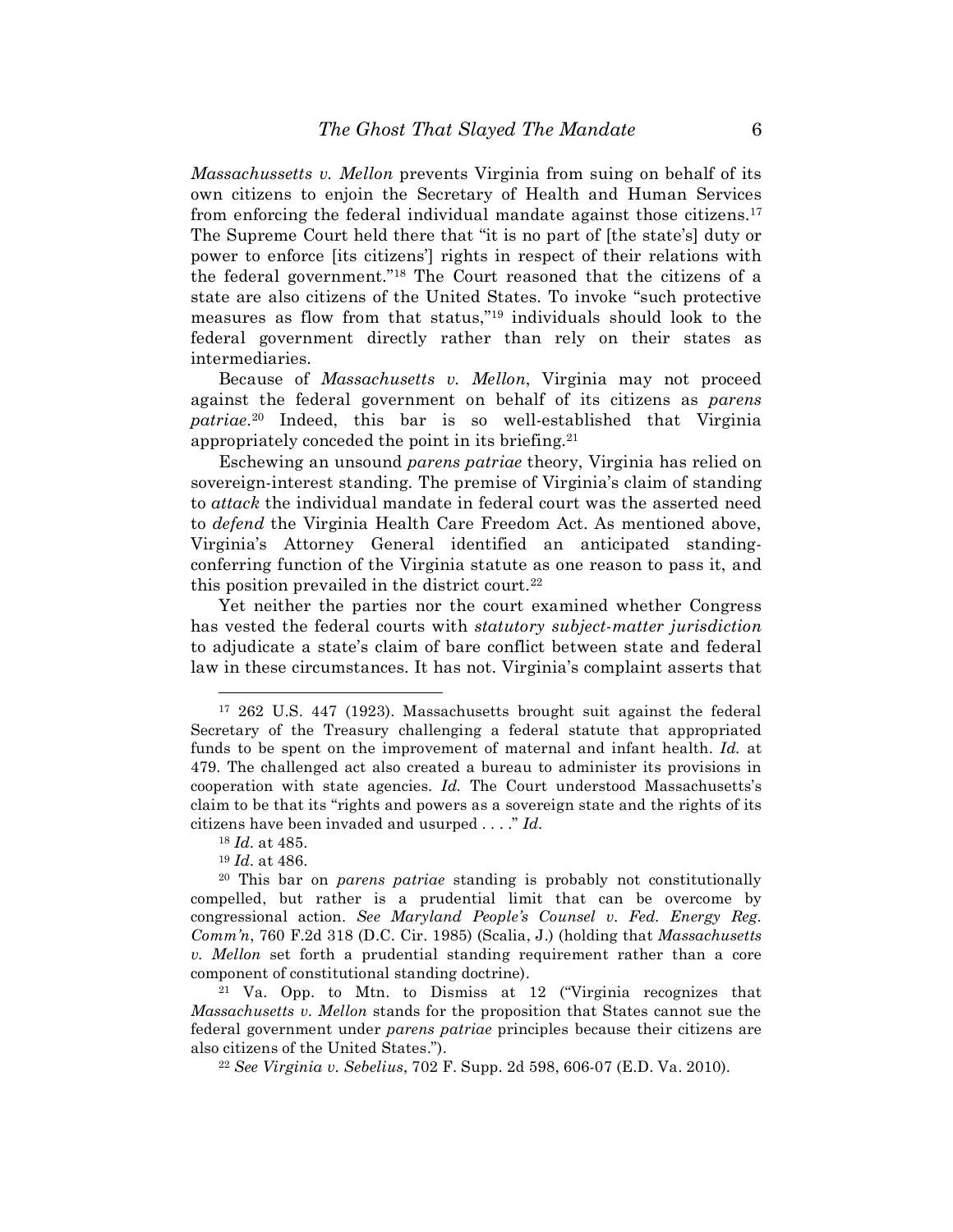the court has jurisdiction over the case under the general grant of federal question jurisdiction, 28 U.S.C. § 1331, and the federal Declaratory Judgment Act, 28 U.S.C. § 2201.<sup>23</sup> The difficulty with direct reliance on § 1331 in a suit seeking declaratory relief is that the Supreme Court has interpreted § 2201 as placing limits on jurisdiction under § 1331.24

The limit most directly applicable to *Virginia v. Sebelius* is the one the Court imposed in *Franchise Tax Board of California v. Construction Laborers Vacation Trust for Southern California*.25 *Franchise Tax Board*  was a declaratory judgment action filed by a state agency in state court seeking a declaration that its tax law was not pre-empted by ERISA. The Court had previously interpreted  $\S 2201$  to include certain limits on federal jurisdiction over declaratory judgment actions.<sup>26</sup> To avoid circumvention of those limits through state court declaratory judgment actions removed into federal court, the Court determined that the limitations it had previously found in § 2201 would apply whenever a litigant sought to bring a state declaratory judgment action into federal court.27 Moreover, because removal jurisdiction is co-extensive with original jurisdiction, the holding of *Franchise Tax Board* regarding the reach of § 2201 applies not only to cases removed into federal court, but also those filed there originally.28

Most important for present purposes, however, the Court in *Franchise Tax Board* did more than simply extend prior limitations on federal declaratory judgments to state declaratory judgments. It imposed a *new* limitation on jurisdiction that applies when *states* seek declaratory relief under § 2201. The Court held that "[t]he situation presented by a State's suit for a declaration of the validity of state law is . . . not within the original jurisdiction of the United States district

<sup>23</sup> Compl. ¶ 9 (citing 28 U.S.C. § 1331 and 28 U.S.C. § 2001 [sic]).

<sup>24</sup> *See Franchise Tax Bd. v. Construction Laborers Vacation Trust for Southern California*, 463 U.S. 1, 18 (1983) ("Having interpreted the Declaratory Judgment Act of 1934 to include certain limitations on the jurisdiction of federal district courts to entertain declaratory judgment suits, we should be extremely hesitant to interpret the Judiciary Act of 1875 and its 1887 amendments [*i.e.*, the general grant of federal question jurisdiction] in a way that renders the limitations in the later statute nugatory.").

<sup>25</sup> *Id.*

<sup>26</sup> *Id.* at 18.

<sup>27</sup> *See id.* at 18-19 ("[W]e hold that under the jurisdictional statutes as they now stand, federal courts do not have original jurisdiction, nor do they acquire jurisdiction on removal, when a federal question is presented by a complaint for a state declaratory judgment, but *Skelly Oil* would bar jurisdiction if the plaintiff had sought a federal declaratory judgment.").

<sup>28</sup> *See id.*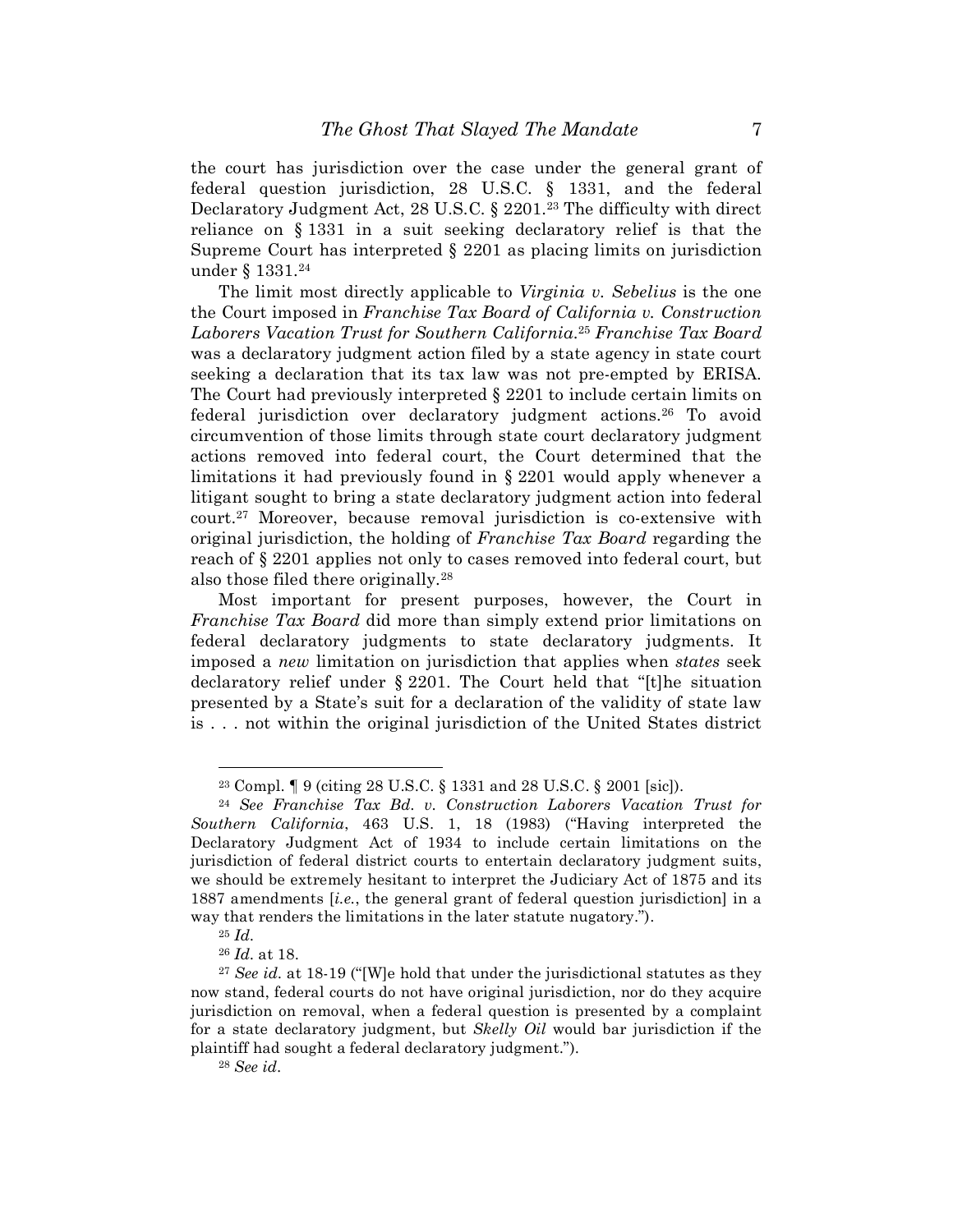courts."29

<u>.</u>

This holding squarely forecloses federal jurisdiction in *Virginia v. Sebelius*, in which Virginia asks the court "to declare that § 1501 of PPACA is unconstitutional because the individual mandate exceeds the enumerated powers conferred upon Congress," and also to "declare that [Virginia's Health Care Freedom Act] is a valid exercise of state power."30 As the district court noted (in the course of analyzing a different point), the *raison d'etre* of Virginia's federal declaratory judgment lawsuit is to determine the validity of Virginia law<sup>31</sup>—which is why *Franchise Tax Board* requires dismissal.

To resist application of the *Franchise Tax Board* rule to Virginia's lawsuit, one might argue that the rationale of the rule does not apply to Virginia's suit because, unlike the claim at issue in *Franchise Tax Board*, there is no state court with authority to issue the relief Virginia seeks. In *Franchise Tax Board* , the states' ability to litigate their nonpreemption claims in state court was foremost among the "good reasons why the federal courts should not entertain suits by the States to declare the validity of their regulations despite possibly conflicting federal law."32 The Franchise Tax Board's inability to be a declaratory judgment plaintiff in a federal forum left the Board with the ability to prosecute its action in a state court and to have the issue of preemption litigated there. By contrast, no such alternative forum is available to Virginia.

This distinction is a real one. Upon analysis, however, it provides even more of a reason to apply the rule of *Franchise Tax Board* and dismiss *Virginia v. Sebelius*. There is no alternative state-court forum

<sup>29</sup> *Franchise Tax Board*, 463 U.S. at 21-22.

<sup>30</sup> Compl. at 6. Virginia also asks for "such further and additional relief as the ends of justice may require including an injunction against the enforcement of § 1501 in particular and PPACA as a whole." *Id.* As this wording reveals, however, the request for an injunction is ancillary to the request for declaratory relief. Furthermore, as explained in more detail below, the federal court lacks jurisdiction to issue the requested injunction.

<sup>31</sup> *Virginia v. Sebelius*, 702 F. Supp. 2d 598, 605 (E.D. Va. 2010) (explaining that the "primary articulated objective" of the lawsuit is "to defend the Virginia Health Care Freedom Act from the conflicting effect of an allegedly unconstitutional federal law").

<sup>32</sup> *Franchise Tax Board*, 463 U.S. at 21. The Court determined that "[s]tates are not significantly prejudiced by an inability to come to federal court for a declaratory judgment in advance of a possible injunctive suit by a person subject to federal regulation." *Id.* The reason for this lack of significant prejudice is that states "have a variety of means by which they can enforce their own laws in their own courts, and they do not suffer if the preemption questions such enforcement may raise are tested there." *Id.*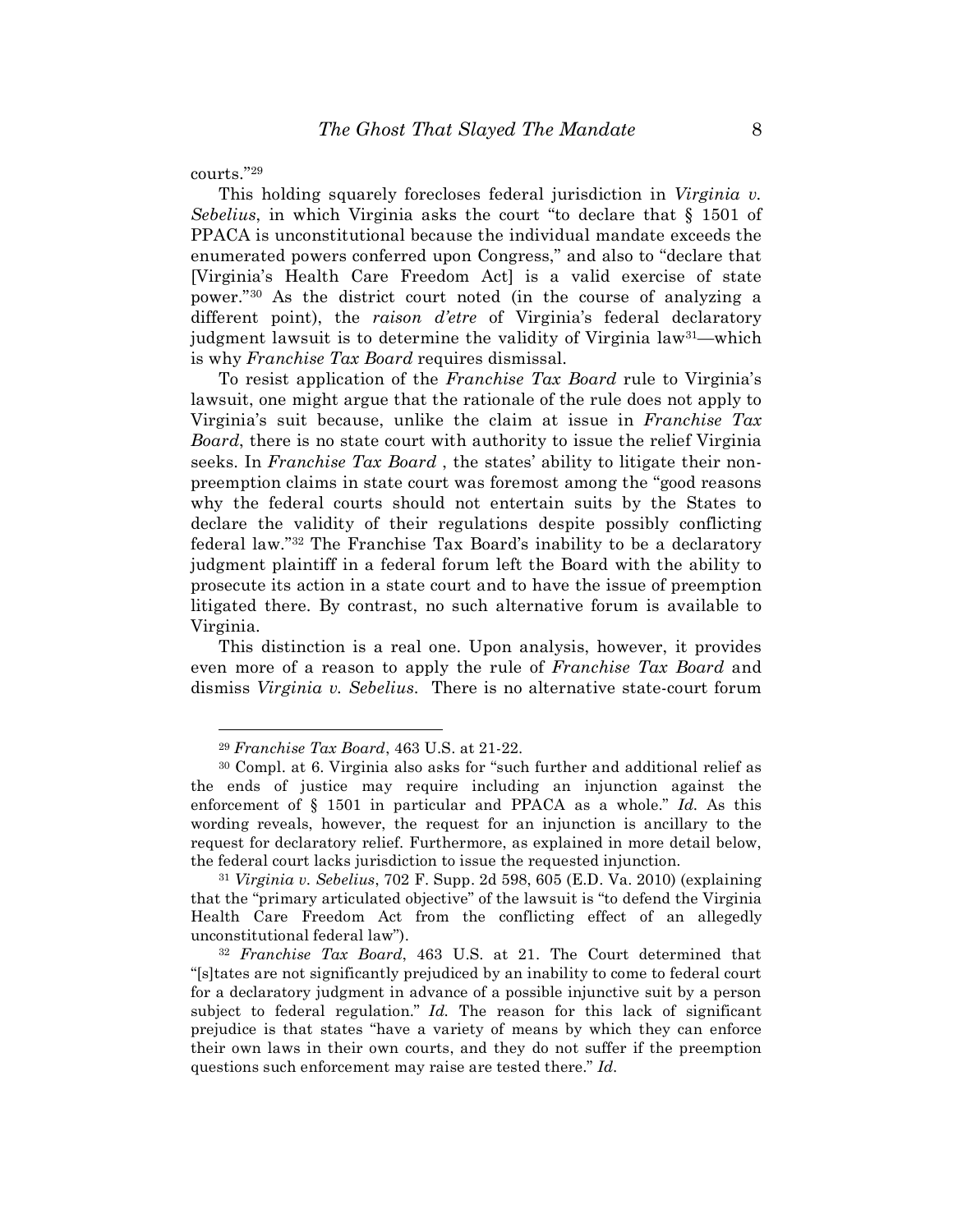available to Virginia because there is no state-court enforcement action that Virginia could bring under the Health Care Freedom Act. The tax law at issue in *Franchise Tax Board* imposed obligations on individuals whom the state could then pursue in a state-court collection action or at least name as proper defendants in a state-court declaratory judgment action. By contrast, Virginia's Health Care Freedom Act imposes no obligations on anybody. In the words of the district court, Virginia's law is of a "declaratory nature."33 To ask a Virginia court to opine on its validity in the absence of a proper defendant would be to request a forbidden advisory opinion.<sup>34</sup> But moving the same claim into federal court and adding the Secretary as a nominal defendant does not render the resulting opinion any less advisory.35

These considerations point to a further flaw with Virginia's lawsuit. Even if one were to distinguish *Franchise Tax Board* as embodying nothing more than some sort of abstention principle (notwithstanding the Court's broader formulation of its holding), Virginia's suit would still need to satisfy the test of *Skelly Oil*.

It cannot. In *Skelly Oil Co. v. Phillips Petroleum Co.*, Justice Frankfurter wrote in his opinion for the Court that the Declaratory Judgment Act "enlarged the range of *remedies* available in the federal courts but did not extend their *jurisdiction*."36 A declaratory judgment could provide non-coercive relief, but only in cases in which the underlying dispute would have been within federal jurisdiction. As

<sup>33</sup> *Virginia v. Sebelius*, 702 F. Supp. 2d, at 605.

<sup>34</sup> *See*, *e.g.*, *Franklin v. Peers*, 95 Va. 602, 29 S.E. 321 (Va. 1898) ("It is not the office of courts to give opinions on abstract propositions of law, or to decide questions upon which no rights depend and where no relief can be afforded. Only real controversies and existing rights are entitled to invoke the exercise of their powers.").

<sup>35</sup> This line of analysis also explains why *Franchise Tax Board* provides no support for Virginia even if it is interpreted as a decision that involves an element of deference to state forum preferences. Whatever such deference *Franchise Tax Board* might be thought to embody, Virginia cannot get around the ultimately advisory nature of its claims.

Moreover, if the district court is wrong about the "declaratory nature" of the state law, and there existed some way in which it could be enforced against a person who sought to impose an obligation on a Virginia citizen to purchase insurance, this would still not aid Virginia's attempt to distinguish *Franchise Tax Board*. In such a case, Virginia would be acting to protect a particular individual using a *parens patriae* theory, which has already been shown to be unavailable for a suit against the United States.

<sup>36 339</sup> U.S. 667, 671 (1950); *see also id.* at 671-72 ("The Declaratory Judgment Act allowed relief to be given by way of recognizing the plaintiff's right even though no immediate enforcement of it was asked. But the requirements of jurisdiction . . . were not impliedly repealed or modified.").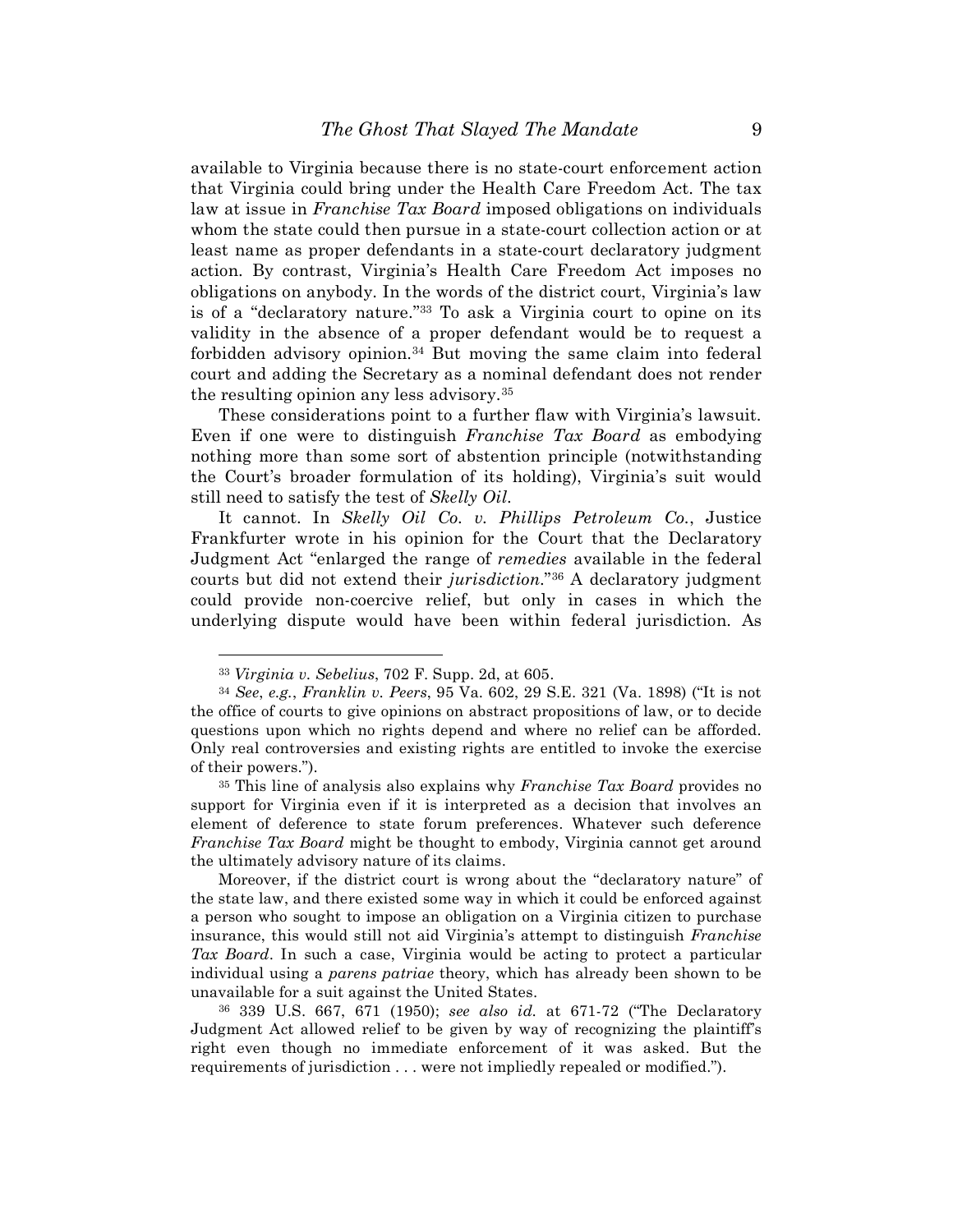applied in later cases, the *Skelly Oil* approach to § 2201 allows for federal jurisdiction over only those declaratory judgment actions in which either the declaratory judgment plaintiff or the declaratory judgment defendant could have brought a coercive action against the other party.37 As matters now stand, then, federal jurisdiction over a declaratory judgment action brought under § 2201 "depends on the answer to a hypothetical question: had the Declaratory Judgment Act not been enacted, would there have been a nondeclaratory action (i) concerning the same issue, (ii) between the same parties, (iii) that itself would have been within the federal courts' subject matter jurisdiction?"38

Virginia cannot satisfy the *Skelly Oil* test because it possesses no right to coercive relief against the Secretary's enforcement of the individual mandate.39 Virginia may not seek an injunction prohibiting the Secretary's enforcement of the individual mandate against its citizens; that would be a *parens patriae* action forbidden by *Massachusetts v. Mellon*. Nor may Virginia seek an injunction prohibiting the Secretary's enforcement of the individual mandate against Virginia; the individual mandate, by its terms, is not enforceable against Virginia—only against individuals.40

Injunctions do not run against statutes, but against actors. "If a case for preventive relief be presented, the court enjoins, in effect, not the execution of the statute, but the acts of the official, the statute

<sup>37</sup> RICHARD H. FALLON, JR., ET AL., HART & WECHSLER'S THE FEDERAL COURTS AND THE FEDERAL SYSTEM 805 (6th ed. 2009).

<sup>38</sup> *Id.* at 804.

<sup>39</sup> The discussion that follows addresses injunctive relief only, not damages. Virginia would not be entitled to seek damages unless one fancifully imagines that it would be appropriate for the Supreme Court to create some sort of a *Bivens* claim based on the Tenth Amendment.

<sup>40</sup> See Pub. L. No. 111-148, § 1501 (imposing minimum insurance coverage requirement on "applicable individuals"); Pls.' Mem. in Support of MTD at 1 ("the only provision Virginia challenges in this litigation – Section 1501 of the Patient Protection and Affordable Care Act ("ACA"), which requires individuals either to obtain a minimum level of health insurance or to pay a penalty if they do not – will impose no obligations on the Commonwealth, even after the law takes effect some four years from now. The provision applies only to individuals, not the state government."); *id.* at 12 (stating that the individual mandate provision "does not impose any obligations whatsoever on Virginia as a state"); Mem. in Opp. to MTD at 18-19 ("As Secretary Sebelius concedes, Virginia will not be required to pay the penalty for failure to meet the Individual Mandate. . . . Virginia will incur no direct financial liability under the challenged penalty provision."); DCt Op. at 11 (stating that Virginia is "a sovereign entity not required to purchase insurance under the Patient Protection and Affordable Care Act").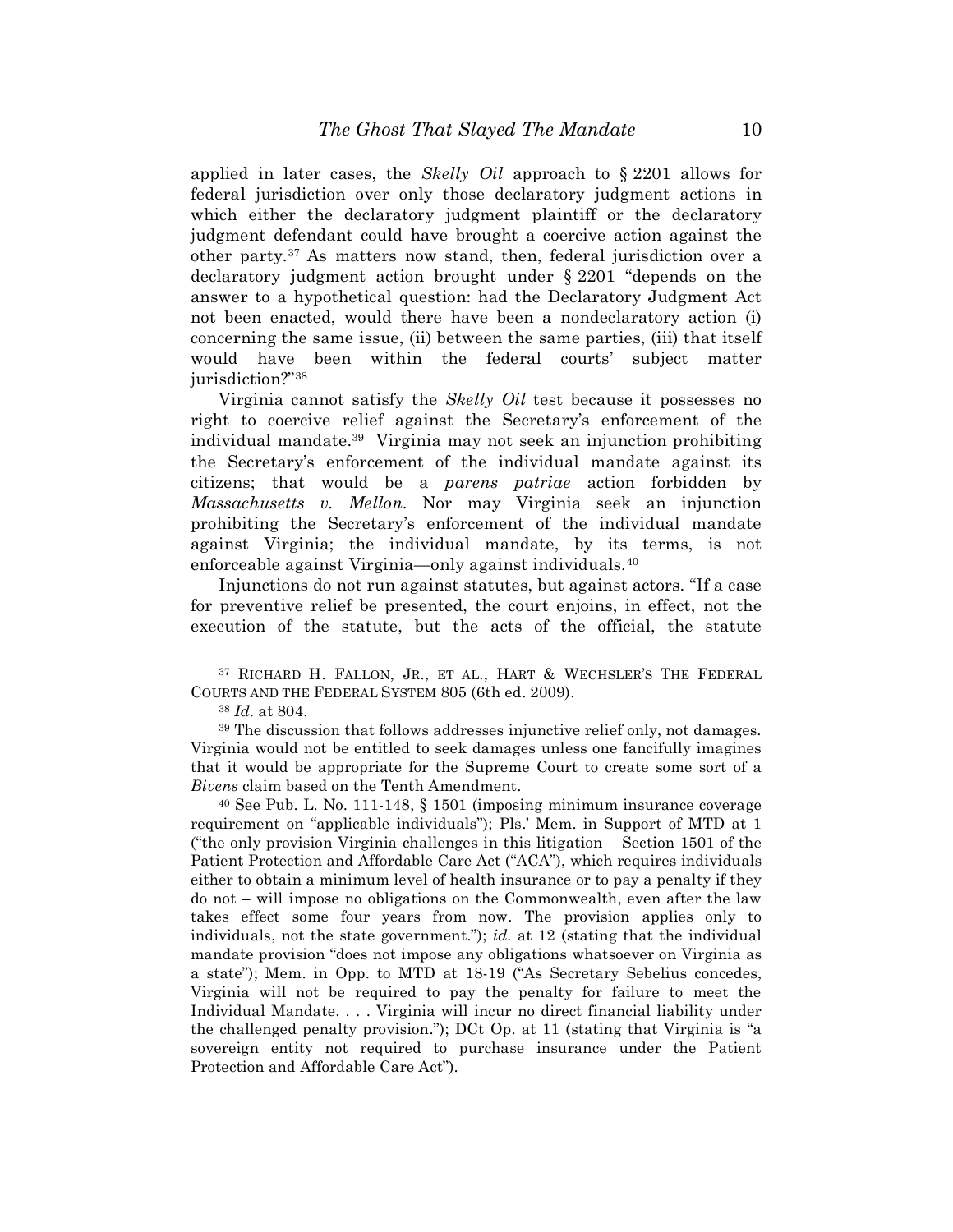notwithstanding."41 As the wording of its complaint reveals, Virginia accepts this basic principle.42 But once this principle is applied to the individual mandate, Virginia's inability to seek injunctive relief against the Secretary's enforcement of that law against Virginia is clear. The reason is simple: If the Secretary can take no action against Virginia pursuant to the individual mandate, there is no basis for a federal court to enjoin "the acts of the official, the statute notwithstanding."43 And, as already mentioned, the individual mandate does not apply to Virginia just to individuals.

#### *B. Inseverability As an End-Run?*

One response to this line of analysis might be to broaden the scope of the case in search of a hypothetical coercive action between Virginia and the federal government under the Act. There are parts of the Act that do apply to the states as states, and that consequently could form the basis of a coercive action by Virginia against the federal government. Virginia might argue that it can employ inseverability reasoning to obtain an injunction based on the unconstitutionality of the mandate and its inseverability from the remainder of the Act. The argument would take the following form: (1) other provisions of the law purport to impose legal obligations on Virginia; (2) the individual mandate is unconstitutional; (3) the unconstitutional individual mandate is inseverable from the remainder of the law; (4) the remainder of the law is therefore unenforceable; (5) there is an actual controversy between Virginia and the Secretary because the Secretary maintains that these other provisions do impose legal obligations on Virginia, while Virginia maintains that they do not; consequently, (6) Virginia is entitled to seek an injunction against enforcement of the law in its entirety.

This would amount to an impermissible end-run around *Skelly Oil*. The Supreme Court has allowed parties to advance an inseverability argument in seeking the invalidation of provisions beyond those directly applicable to them.44 But the Court appears to have always limited its consideration to the potential inseverability of those statutory provisions applicable to the challenging party. A simple

<sup>41</sup> *Massachusetts v. Mellon*, 262 U.S. 447, 488 (1923).

<sup>42</sup> Compl. at 7 (requesting "an injunction *against the enforcement* of § 1501 in particular and PPACA as a whole") (emphasis added).

<sup>43</sup> *Mellon*, 262 U.S. at 488.

<sup>44</sup> *See, e.g.*, *Pollock v. Farmers' Loan and Trust Co.*, 158 U.S. 601, 635-37 (1895) (invalidating as inseparable all income tax provisions of federal tax statute after determining that the provisions taxing income derived from real and personal property were unconstitutional).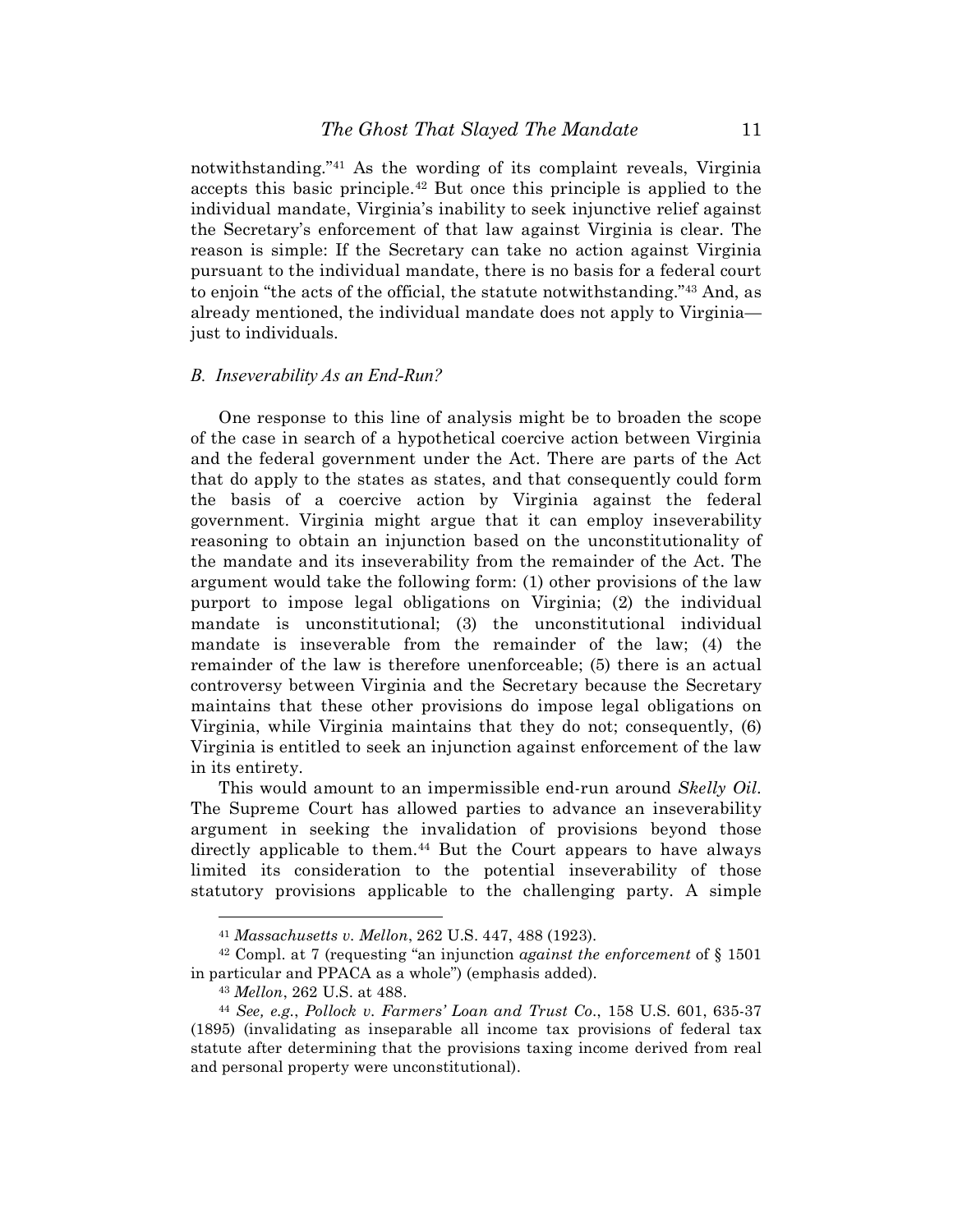example illustrates the point. Consider, for instance, a statute (XY) that is composed of two provisions (X and Y). Suppose, further, that X imposes enforceable obligations on P, but Y does not. P can use inseverability to seek the invalidation of XY on the ground that *X is unconstitutional* and it is inseverable from Y. But P may not use inseverability to seek the invalidation of XY on the ground that *Y is unconstitutional* and it is inseverable from X.45

The important New Deal-era case of *Electric Bond & Share Co. v. Securities and Exchange Commission* is illustrative.46 This case involved the Public Utility Holding Company Act of 1935 ("PUHCA"). PUHCA's section 5 required certain holding companies to register with the SEC. PUHCA's section 4(a) prohibited companies that were required to register but failed to do so from using the instrumentalities of interstate commerce. $47$  The SEC brought suit to enforce sections  $4(a)$ and 5 after several companies failed to register.<sup>48</sup> The companies defended on the ground that the provisions to be enforced were unconstitutional and inseverable from additional unconstitutional provisions. Further, they sought by cross-bill in equity a declaratory judgment that the PUHCA was invalid in its entirety.<sup>49</sup> The district court upheld sections 4(a) and 5 and dismissed the cross-bill "for want of equity and for lack of any actual controversy within the meaning of the Federal Declaratory Judgment Act of 1934."50 The Court of Appeals affirmed and the Supreme Court granted certiorari.51

The Supreme Court affirmed in an opinion written by Chief Justice Hughes. The Court first held that the holding companies were engaged in activities within the reach of congressional power.52 The Court then turned to the claim that the PUHCA was entirely invalid, and that sections 4(a) and 5 could not "be separated from the other provisions of the act and thus be separately sustained and enforced."53 Addressing this contention on its merits, the Court concluded that "the provisions of sections 4(a) and 5 are not so interwoven with the other provisions of

<sup>45</sup> The Court appears never to have explicitly observed that inseverability is not reciprocal. The results that should flow from this recognition therefore remain undeveloped doctrinally. The theoretical issues worthy of further exploration in this area range beyond the scope of this Essay, but I hope to address them in future work.

<sup>46</sup> 303 U.S. 419 (1938).

<sup>47</sup> *Id.* at 426-27.

<sup>48</sup> *Id.* at 427.

<sup>49</sup> *Id.* at 427.

<sup>50</sup> *Id.* at 427.

<sup>51</sup> *Id.*

<sup>52</sup> *Id.* at 431-33.

<sup>53</sup> *Id.* at 433.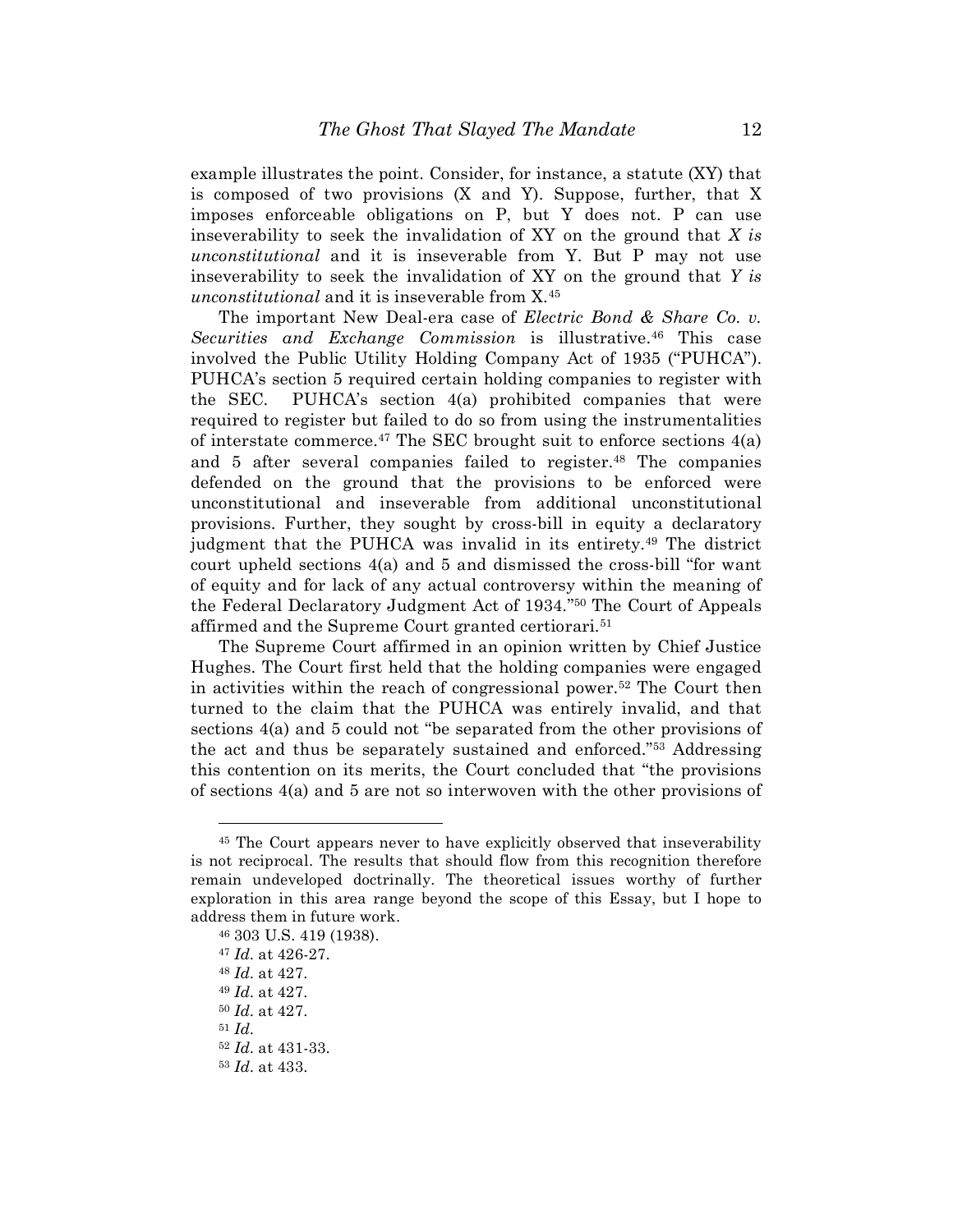the act that there is any inherent or practical difficulty in the separation and independent enforcement of the former while reserving all questions as to the validity of the latter."54 After upholding the constitutionality of sections 4(a) and 5 considered on their own, the Court finally turned to the cross-bill alleging total unconstitutionality. The Court rejected the companies' attempt to obtain a judgment of total invalidity, holding that "[d]efendants are not entitled to invoke the Federal Declaratory Judgment Act in order to obtain an advisory decree upon a hypothetical state of facts."55 The Court reasoned that it would not "enter into a speculative inquiry for the purpose of condemning statutory provisions the effect of which in concrete situations, not yet developed, cannot now be definitely perceived."56

In sum, the only way that the Court considered allowing the defendants to contest the statutory provisions not being enforced in that suit was through an argument that *the provisions actually being enforced in that suit* were inseverable.57 To return to the hypothetical above, then, Sections 4(a) and 5 correspond to X, and all the other statutory provisions correspond to Y. The Court considered the potential inseverability of XY using X as a starting point, but refused to do so with respect to Y. Based in part on its determinations about X, the Court concluded that the challengers sought an advisory opinion on a hypothetical state of facts with respect to Y.

This openness to entertaining an inseverability argument arising out of only those statutory provisions applicable to the parties raising the constitutional challenge makes good sense. Given the breadth of much legislation, allowing an assertion of inseverability to get claims into federal court that would otherwise be kept out would allow for widespread circumvention of justiciability requirements.

Virginia has not, to date, advanced an argument of this sort in addressing the question of federal jurisdiction.58 By contrast, the

<u>.</u>

58 Virginia has asserted (though unsuccessfully so far) that total invalidation based on inseverability is the appropriate remedy. *See Virginia v. Sebelius*, \_\_\_ F. Supp. 2d, 2010 WL 5059718 \*20 (E.D. Va. 2010) ("[T]he Secretary counsels severability, and the Commonwealth urges wholesale

<sup>54</sup> *Id.* at 434-35.

<sup>55</sup> *Id.* at 443.

<sup>56</sup> *Id.*

<sup>57</sup> This reading of *Electric Bond & Share Co.* I have offered is consistent with the Court's decision but not compelled by its reasoning. It rests on recognizing the non-reciprocity of severability or inseverability, a matter which the Court did not directly address in its decision. If the Court (mistakenly) believed that severability was reciprocal, then its earlier holding that Sections 4(a) and 5 were severable may have been important to its holding regarding the availability of declaratory relief.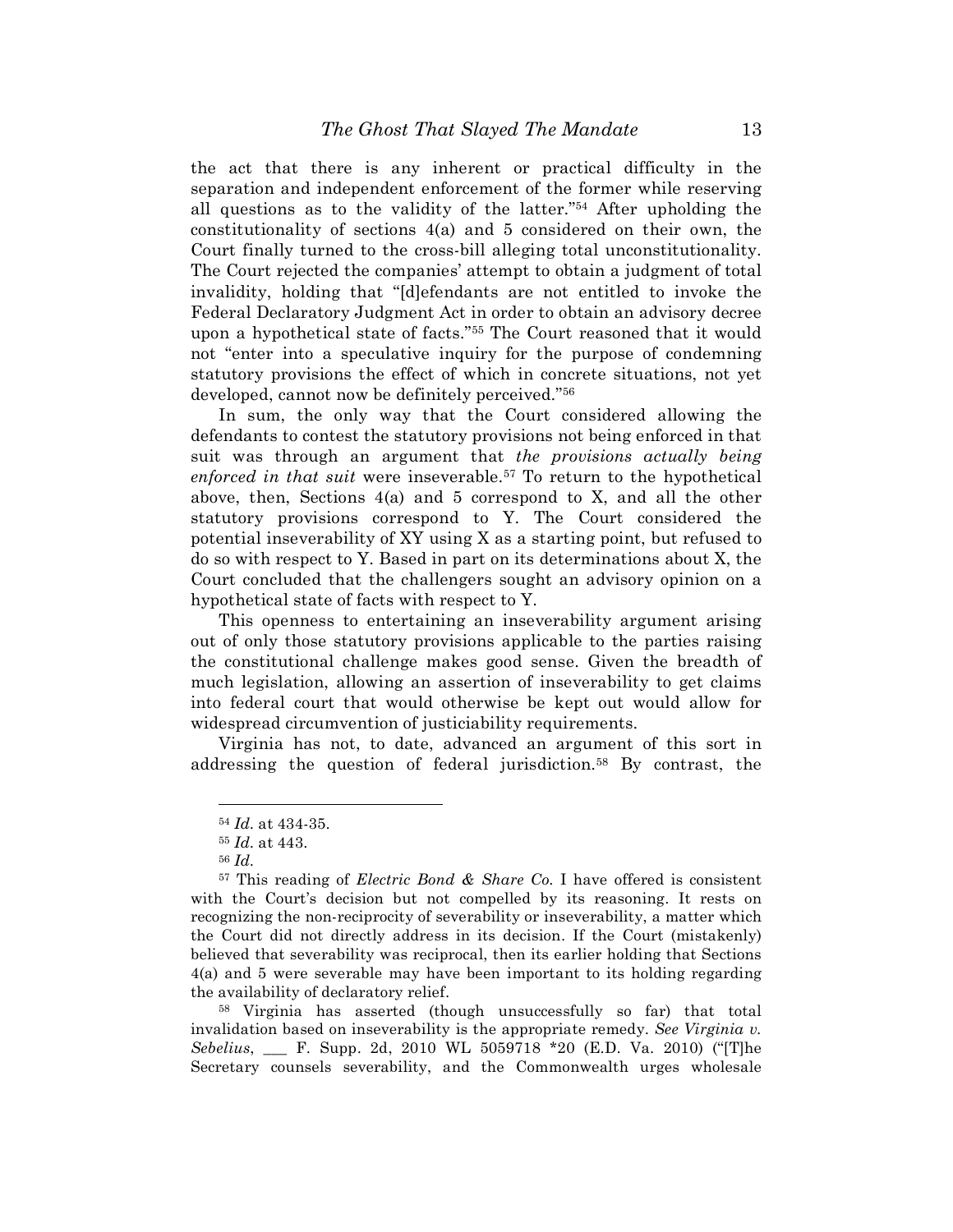plaintiff states in the other state challenge to the individual mandate, *Florida v. HHS*, have advanced an argument of this sort in attempting to establish their standing. Although the district court in that case did not address this argument,<sup>59</sup> the fact that over 20 states have advanced it is useful because those litigants have presumably presented the argument in its strongest form. An examination of that briefing reveals, however, that the argument does not succeed.

The principal authority that the states rely on to use inseverability to leverage the ability to challenge some parts of a statute (the parts that regulate their conduct) into an invitation to challenge other parts (the ones that do not) is *Alaska Airlines, Inc. v. Brock*.60 The Supreme Court in *Alaska Airlines* addressed the severability of a legislative veto provision from a statute that governed the transition to de-regulated operation of airlines. $61$  A group of airlines challenged regulations regarding the rehiring of employees who had been furloughed or otherwise terminated.62 They contended that the statute authorizing the promulgation of those regulations contained an invalid legislative veto.63

The states in *Florida v. HHS* describe *Alaska Airlines* as a "suit to protest employee-protection provisions of federal legislation on the basis that a *different* provision (regarding a legislative veto) rendered the entire legislation ineffective."64 But this description is misleading. The legislative veto was one of the provisions setting forth the manner in which *the challenged regulations* were to be promulgated; Congress put it in the same section of the statute as the provision authorizing promulgation of the regulations that the airlines sought to invalidate.65 That is far different from the circumstances facing the states that seek to challenge the individual mandate on the basis of statutory provisions dealing with different matters (such as the creation of health-benefits

 $\overline{a}$ 

invalidation.").

<sup>59</sup> Rather than make a determination whether the states had standing to challenge the individual mandate (based on an inseverability argument or otherwise), Judge Vinson in *Florida v. HHS* decided only that the private individuals in that case had standing to challenge the individual mandate, remaining silent on the issue of state standing to challenge this provision. *Florida v. HHS*, 716 F. Supp. 2d, at 1144-47.

<sup>60</sup> *See Florida v. HHS*, Mem. Opp. Mtn. to Dismiss at 6-8 (arguing for standing based on inseverability in reliance on *Alaska Airlines, Inc. v. Brock*, 480 U.S. 678, 684-86 (1987)).

<sup>61</sup> *Alaska Airlines*, 480 U.S. at 680-81.

<sup>62</sup> *Id.* at 681-82.

<sup>63</sup> *Id.* at 682-83.

<sup>64</sup> *Florida v. HHS*, Mem. Opp. Mtn. to Dismiss at 7

<sup>65</sup> *See* Pub. L. No. 95-504, 92 Stat. 105 (1978).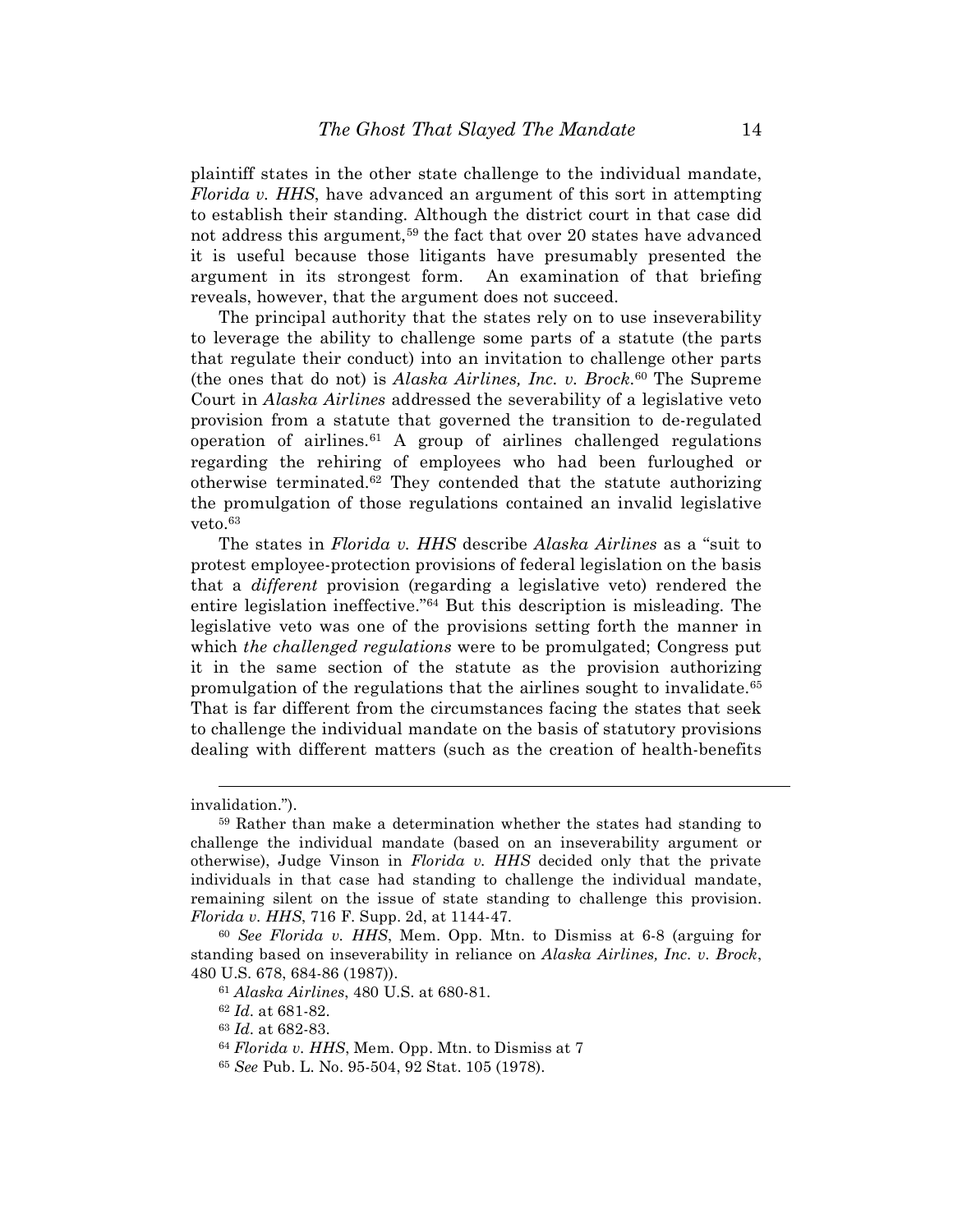exchanges). Unlike the states, the *Alaska Airlines* plaintiffs did not need to rely on inseverability to generate a right to challenge the legislative veto provision; their claim was that the regulations that governed them were invalid because the process for creating them allowed for an inseverable legislative veto whose unconstitutionality infected the regulations.

Were *Skelly Oil*'s author alive today, he clearly would reject an attempt to use inseverability in the way described above to satisfy its requirement of a hypothetical coercive cause of action between the parties to the declaratory judgment action. Justice Frankfurter wrote the opinion for the Court in *Communist Party of United States v. Subversive Activities Control Board*, in which the Communist Party sought to challenge a number of restrictions that a statute placed on subversive organizations.<sup>66</sup> Like the PUHCA case discussed above, the underlying suit involved only a requirement that certain organizations register with the government.<sup>67</sup> The government brought suit when the Communist Party refused to register.68 In defense, the Communist Party relied on the alleged unconstitutionality of all the various restrictions placed on organizations that register.<sup>69</sup> The Court refused to adjudicate the constitutionality of those restrictions, stating that "[e]ven where some provisions of a comprehensive legislative enactment are ripe for adjudication, portions of the enactment not immediately involved are not thereby thrown open for a judicial determination of constitutionality."70

<u>.</u>

<sup>70</sup> *Id.* at 71. Justice Frankfurter further explained:

Passing upon the possible significance of the manifold provisions of a broad statute in advance of efforts to apply the separate provisions is analogous to rendering an advisory opinion upon a statute or a declaratory judgment upon a hypothetical case. No rule of practice of this Court is better settled than never to anticipate a question of constitutional law in advance of deciding it. In part, this principle is based upon the realization that, by the very nature of the judicial process, courts can most wisely determine issues precisely defined by the confining circumstances of particular situations. In part it represents a conception of the role of the judiciary in a government premised upon a separation of powers, a role which precludes interference by courts with legislative and executive functions which have not yet proceeded so far as to affect individual interests adversely. These considerations, crucial as they are to this Court's power

<sup>66</sup> 367 U.S. 1, 70 (1961)

<sup>67</sup> *Id.* at 72-81.

<sup>68</sup> *Id.* at 72.

<sup>69</sup> *Id.* at 70.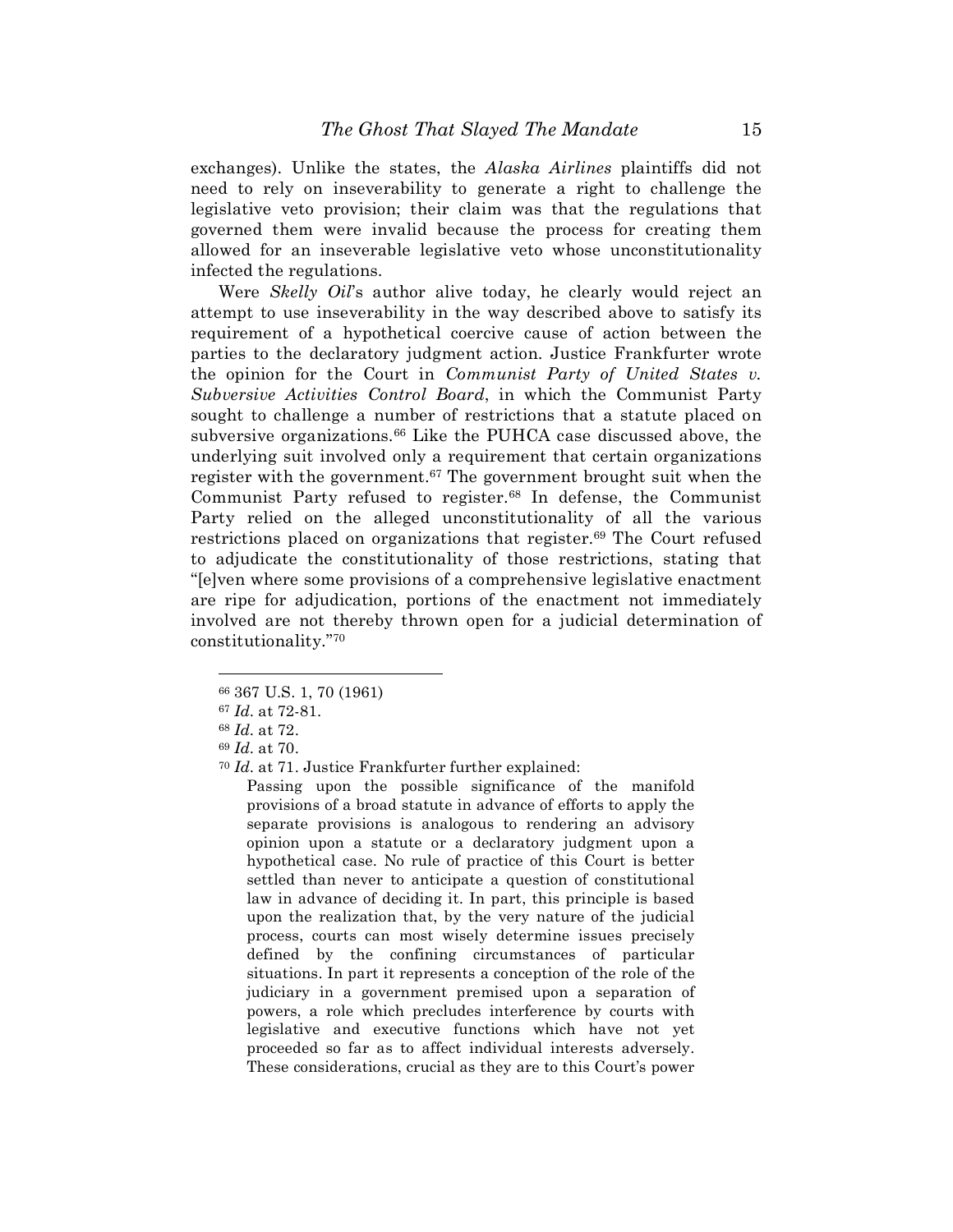In the end, though, it is unnecessary for a court to address the use of inseverability as an end-run around *Skelly Oil* in *Virginia v. Sebelius*. As already discussed, *Massachusetts v. Mellon* and *Franchise Tax Board* require dismissal on their own. *Skelly Oil* comes into play only if there is reason not to apply the holding of *Franchise Tax Board* in *Virginia v. Sebelius*. It is nevertheless fitting to focus on *Skelly Oil* because the analysis it calls for helps to flush out the way in which Virginia's lawsuit, at bottom, seeks a forbidden advisory opinion. Although the availability of *Franchise Tax Board*'s holding as a statutory ground for dismissal makes a judicial determination about the reach of Article III unnecessary, attending to the ultimately advisory nature of Virginia's claim focuses attention on why dismissal for lack of statutory subject-matter jurisdiction is not only doctrinally appropriate, but also normatively attractive, as the next Part discusses.

#### III. THE INSULATION OF INCIDENTAL REVIEW

*Virginia v. Sebelius* was born in political warfare. The lawsuit exists because Virginia enacted the Health Care Freedom Act, a state law enacted to counter a conflicting federal law by providing a vehicle for attacking the federal law in federal court. As invoked in *Virginia v. Sebelius*, the function of this anti-mandate statute has been to move debate over the federal individual mandate from the political realm to the legal realm. If successful, this move would enable Virginia to obtain federal judicial validation of the constitutional vision animating political and legal opposition to the individual mandate.

Although the occasion for this particular nullification statute is the fight over health care reform, that is just one area in which the states are pushing back against the federal government. If Virginia's statute suffices on its own to establish federal jurisdiction, one can expect litigation-provoking nullification statutes like the Health Care Freedom Act to multiply.

To treat such statutes as tickets into federal court, however, would deprive the courts of an important buffer from political forces that federal justiciability doctrine currently provides. That doctrine requires that constitutional adjudication be incidental to resolution of a case or controversy, rather than that the case or controversy be incidental to resolution of a constitutional question.

 $\overline{a}$ 

and obligation in constitutional cases, require that we delimit at the outset the issues which are properly before us in the present litigation.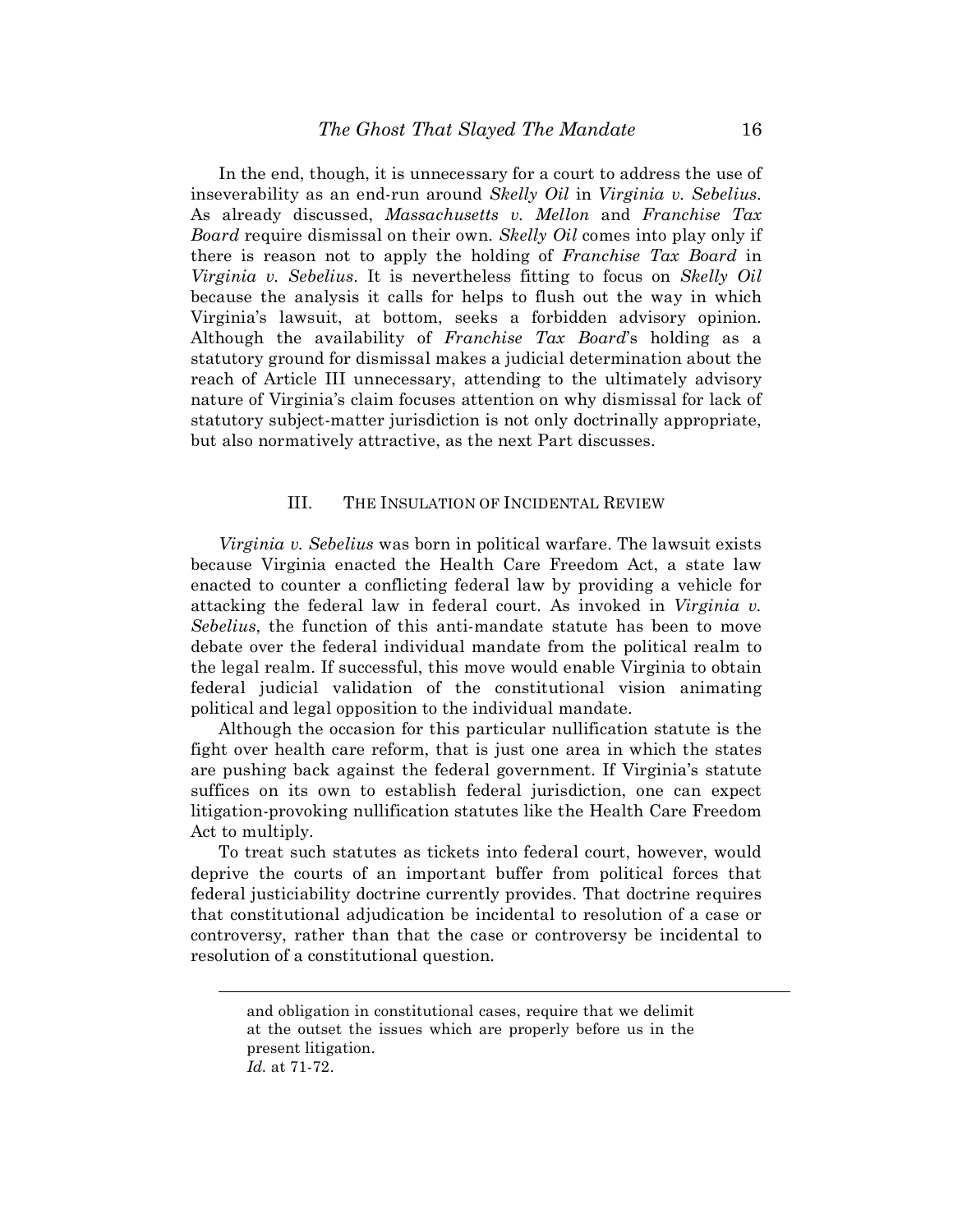Insistence on constitutional adjudication as incidental to the resolution of a case or controversy is one of the strengths of the American legal system. Alexis de Tocqueville discerned early on that this feature of the system provided the judiciary some insulation from the buffetting of political winds. The power given the judiciary in America, he observed, was not to censure legislation in the abstract, but only to "refuse to admit [unconstitutional legislation] as a rule" in deciding a case.71 Tocqueville recognized that a less restricted power would subject the judge exercising it to enlistment in political controversy, "and as the champion or the antagonist of a party, he would have brought the hostile passions of the nation into the conflict."72 The absence of a power to censure unconstitutional legislation in the abstract may be problematic at times, such as when delay creates uncertainty, or when individuals are required to comply with a law later held to be unconstitutional. To cqueville understood, however, that Americans "have left the remedy incomplete, lest they should give it an efficacy that might in some cases prove dangerous.<sup>"73</sup>

Tocqueville was right. Justiciability doctrine functions in various ways to insulate the federal judiciary—at least somewhat—from political forces. There are longstanding debates over the legitimacy of consciously shaping justiciability doctrine to achieve this end.74 But if it were possible to invoke federal jurisdiction solely on the basis of a state statute opposing a particular rule of federal law, the insulation provided by that doctrine would be eliminated entirely in exactly the set of cases where insulation from political pressures would be needed most—those involving highly controversial issues that have mobilized a political constituency to push successfully for nullification legislation. This concern is not why the Supreme Court decided *Franchise Tax Board* and *Skelly Oil* as it did, but it is nonetheless a strong reason for courts to apply their holdings to foreclose suits like *Virginia v. Sebelius*.

If federal jurisdiction can be premised solely on a state nullification statute in this first case, it assuredly will not be the last. And as the

<sup>73</sup> *Id.*

<sup>71</sup> ALEXIS DE TOCQUEVILLE, DEMOCRACY IN AMERICA, BOOK I, CHAPTER VI.

<sup>72</sup> *Id.* Protection from this enlistment arises out of the fact that the American judge enters the political arena "independently of his own will. He judges the law only because he is obliged to judge a case. The political question that he is called upon to resolve is connected with the interests of the parties, and he cannot refuse to decide it without a denial of justice." *Id.*

<sup>&</sup>lt;sup>74</sup> For a classic debate over the relative weight to be accorded this consideration, *compare* ALEXANDER M. BICKEL, THE LEAST DANGEROUS BRANCH: THE SUPREME COURT AT THE BAR OF POLITICS (1962), *with* Gerald Gunther, *The Subtle Vices of the "Passive Virtues"—a Comment on Principle and Expediency in Judicial Review*, 64 COLUM. L. REV. 1 (1964).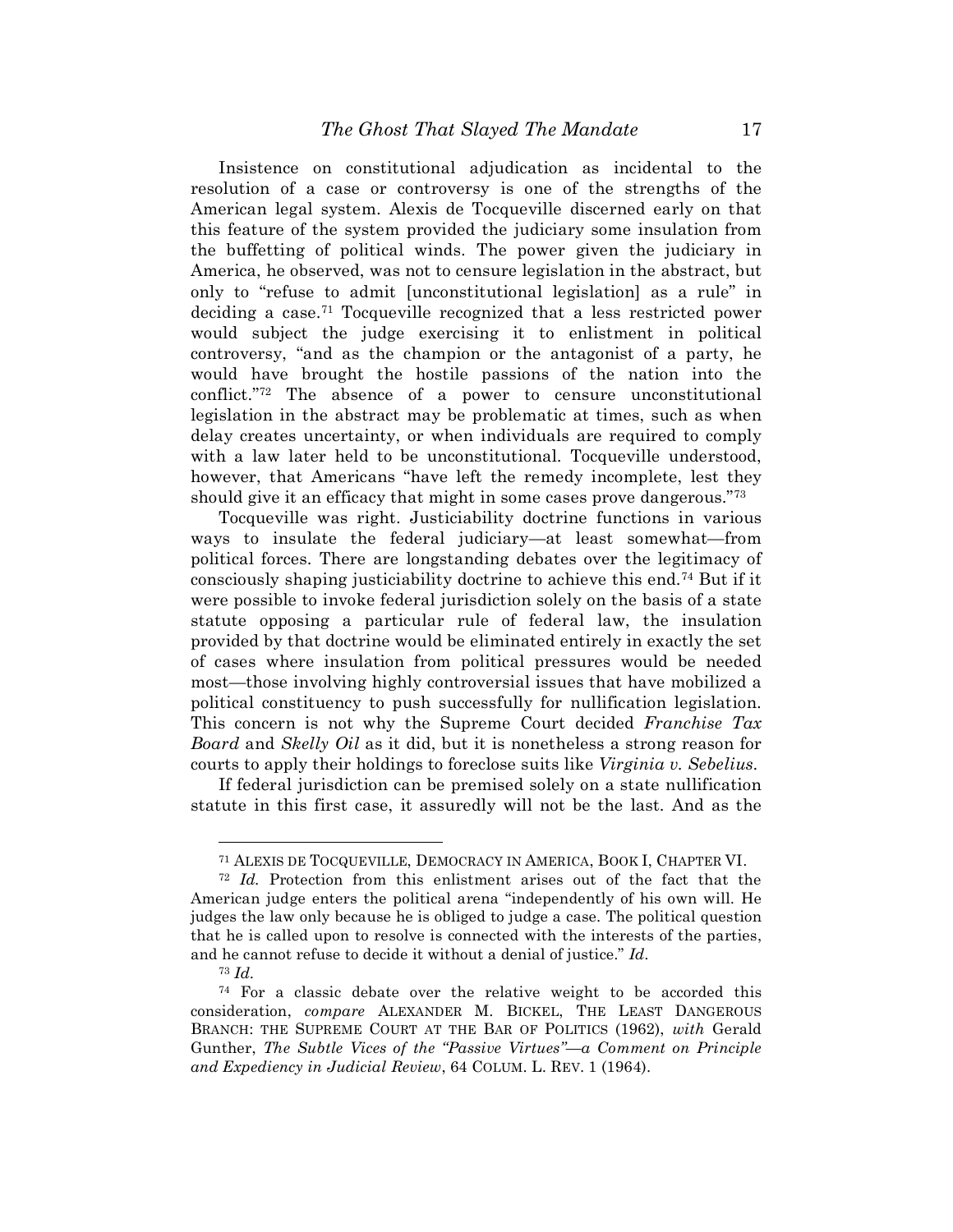events surrounding the case have already borne out, the combination of political pressures and abstract adjudication in a case like *Virginia v. Sebelius* can generate strong currents. While the federal courts can withstand the pull of those currents in any one case, there is a real risk that a proliferation of such cases could generate currents too strong to withstand.

Consider the effects of this one case at the district court level alone. Immediately upon issuance of a judgment in Virginia's favor, legal and political figures across the nation hailed the decision as a game-changer that cemented the seriousness of the constitutional objections leveled against the individual mandate.75 Others, it is true, sought to minimize the decision's importance.76 But even these attempts at minimization are a testament to the consequential nature of the decision. For example, Attorney General Eric Holder and Secretary of Health and Human Services Kathleen Sebelius apparently thought the decision significant enough to publish a jointly authored op-ed in the next day's

1

<sup>75</sup> *See, e.g.,* Randy Barnett, *A Noxious Commandment*, N.Y. TIMES, Dec. 13, 2010, at \_\_ ("The days of calling the constitutional challenges to the Affordable Care Act 'frivolous' and 'political' are now officially over. Judge Hudson's ruling that the individual insurance mandate is unconstitutional is a milestone in the legal process of deciding whether Congress has the power to command every person in the United States to enter into an economic relationship with a private company."); Ashby Jones, *The Health Care Law Under the Judicial Knife: Some Early Reactions,* WSJ LAW BLOG, Dec. 13, 2010, (quoting Jordan Sekulow, Director of Policy at the American Center for Law & Justice: "This is a momentum-changer that will further tarnish the Obama administration as it faces serious legal challenges to the President's most noteworthy legislative accomplish, which now faces a 112th Congress filled with Republicans who have pledged to repeal the unpopular health care reforms."); Kevin Sack, *Years of Wrangling Lie Ahead for Health Care Law*, N.Y. TIMES, Dec. 13, 2010, at \_\_ ("[T]he challenges from dozens of states to the law's constitutionality can no longer be dismissed as frivolous, as they were earlier this year by some scholars and Democratic partisans."); Sheryl Stolberg, *Just One Ruling, But an Outsize One*, N.Y. TIMES, Dec. 14, 2010, at \_\_\_ ("By the numbers, President Obama is beating opponents of his signature health care bill two to one in federal court. Of the three district court judges who have ruled on the merits of constitutional challenges to the landmark Affordable Care Act, two have sided with Mr. Obama. But from a political standpoint, the only case that really matters is the one Mr. Obama lost on Monday.").

<sup>76</sup> Jennifer Haberkorn & Scott Wong, *Health ruling is GOP rallying cry*, POLITICO, Dec. 13, 2010 ("Lawmakers pounced on the news Monday that a federal judge has struck down health reform's individual mandate—with Republicans welcoming it as a body blow to 'Obamacare' and Democrats dubbing it a detour on the road to reform.").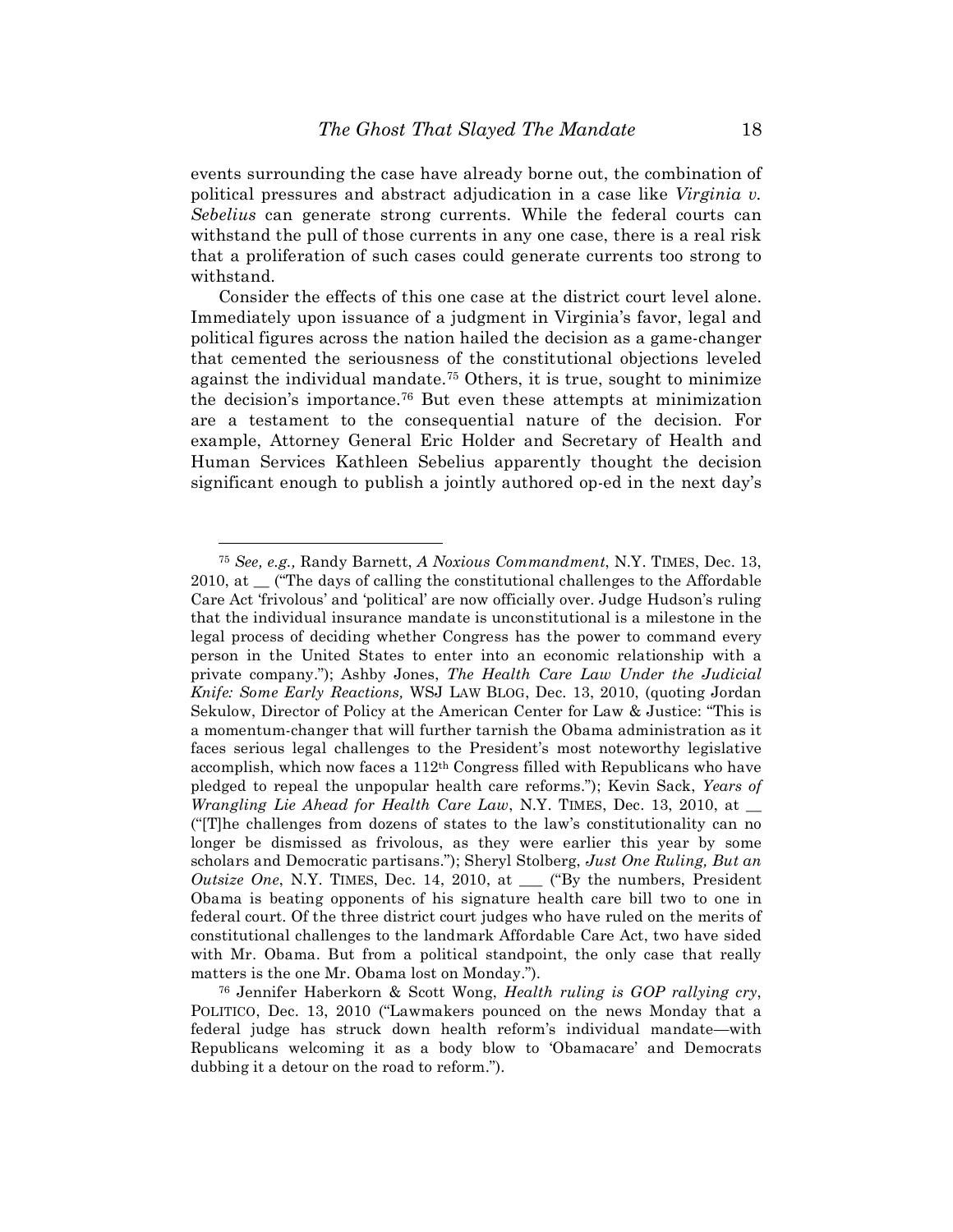Washington Post.77

<u>.</u>

The decision's consequences have been felt most strongly in the political realm. *Virginia v. Sebelius* has been a rallying point for legislators opposed to the Act, and assertions about the Act's unconstitutionality have become a staple in arguments for its repeal. The decision has had a significant effect in the legal realm as well, although not as outsized as in the political realm. Legal commentators on both sides of the issue have gravitated to the district court's opinion as a focal point for analysis, even while these commentators (and the district court itself) have recognized that the decision is not binding on any other court and is not the final word on the matters it addresses.

The decision's many effects cannot, in truth, be neatly divided between the legal and political realms. Given the nature of the case, any effort to draw a clear boundary between the two realms and then to assign some features of the case to one or the other breaks down. To what realm, for instance, should one allocate the display advertisements by Attorney General Cuccinelli's political committee that ran both on the day that summary judgment was argued and also on the day that the summary judgment decision was handed down?78 It might be tempting to dismiss these advertisements as purely political.

As on the day summary judgment was argued in *Virginia v. Sebelius*, so too on the day that summary judgment was granted: Virginia Attorney General Ken Cuccinelli's political committee sponsored display advertisements trolling for supporters and donations, this time touting victory and basking in the validation provided by the ruling. *See* Ben Smith, *Cuccinelli fundraising off health care win*, POLITICO, December 13, 2010, at http://www.politico.com/blogs/bensmith/1210/Cuccinelli\_fundraising\_off\_health \_ care\_win.htm ("That didn't take long: Virginia Attorney General Ken Cuccinelli is *already* capitalizing on today's health care victory with a big online fundraising push, with this image on top of the Drudge Report and on Google Ads across the political web. The ad takes supporters to a petition which harvests their emails and then, naturally, to a 'Donate' button.").

<sup>77</sup> Eric H. Holder, Jr. & Kathleen Sebelius, *Health reform will survive its legal fight*, WASHINGTON POST, Dec. 14, 2010, at \_\_\_.

<sup>78</sup> On October 18, 2010, targeted display advertisements for Ken Cuccinelli's political website appeared on news and commentary sites. while Virginia's Solicitor General was in Judge Hudson's courtroom for arguments over summary judgments. The advertisements contained a headshot of Virginia's Attorney General, with the message that "liberty is under attack, and I am attacked for defending it." *See* http://www.cuccinelli.com/petition /landing/support\_petition.html (last visited Jan. 3, 2011). The link took visitors to a page headlined "STOP THE MANDATE," with the message: "Hi, I'm Ken Cuccinelli, and 15 minutes after President Obama signed the health care law my office filed suit to overturn the individual mandate. Will you join me?" *Id.* The page invited visitors to sign a petition and linked to a donation page. *Id.*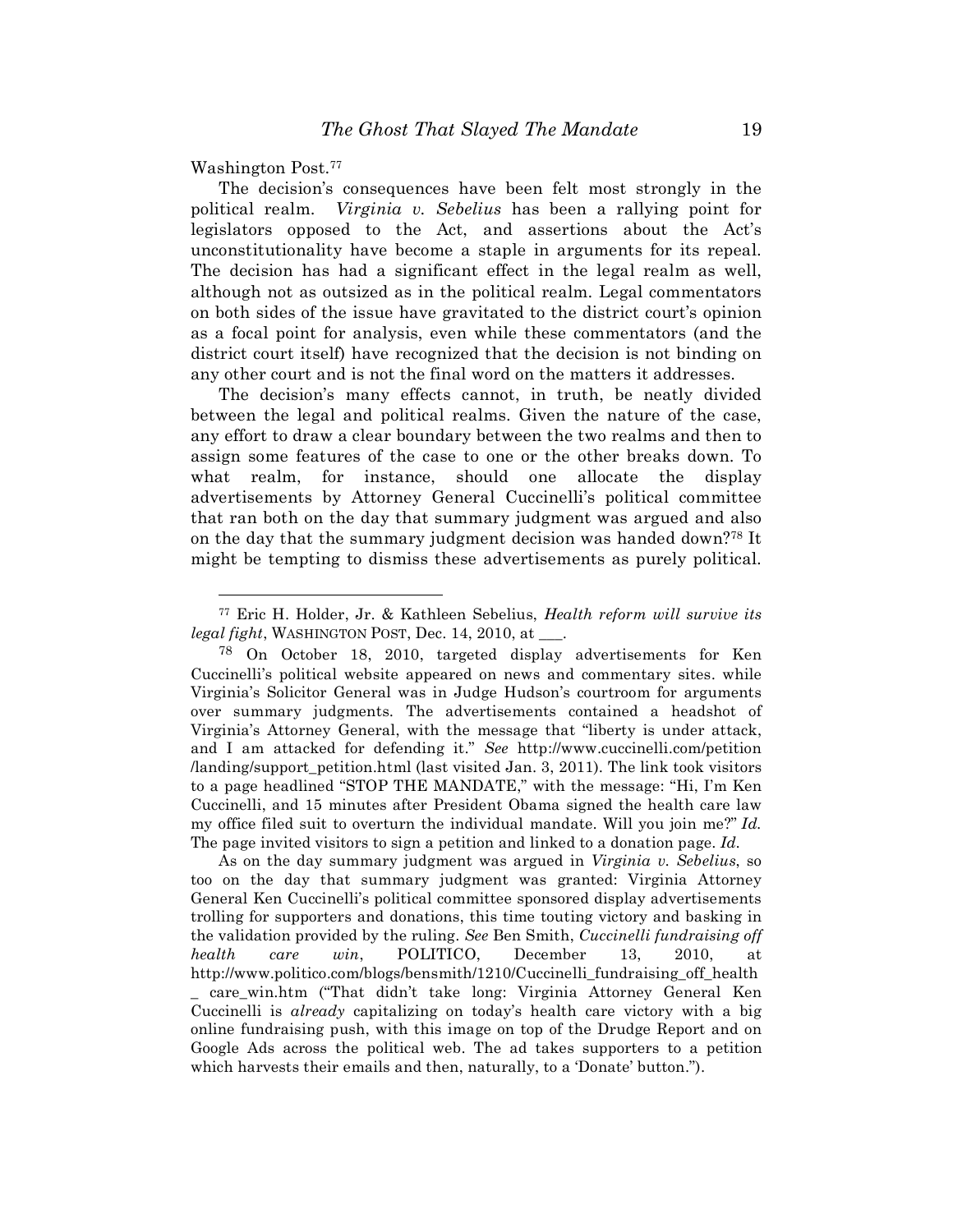But that quick characterization would neglect the extent to which the legal skirmishing in *Virginia v. Sebelius* is just one front in a larger battle of ideas about the Constitution—one in which the line between legal and political has never been neatly drawn.79

Moreover, even if one were to view the lawsuit as largely political, it would be mistaken to characterize it as an activist Attorney General's one-man crusade. The Health Care Freedom Act passed through Virginia's General Assembly on a bipartisan basis.<sup>80</sup> And the popular sensibility addressed by the Virginia legislature was not peculiarly Virginian. A nationwide poll in August 2010 revealed that 70% of Americans had an unfavorable view of the individual mandate, including 52% of Americans who characterized their view as strongly unfavorable.81 Legal measures opposing various aspects of healthcare reform were introduced in over 40 state legislatures in 2009 and 2010, and Virginia was just one of seven states to enact opposition to an individual mandate into state law in 2010.82

Because Virginia is not the only State to have enacted opposition to the federal individual mandate into state law, and because health care is just one issue on which the states are pushing back against the federal government, the correct approach to federal jurisdiction in a case like *Virginia v. Sebelius* has broad significance. This Essay has explained why current doctrine requires dismissal, and has further

1

<sup>79</sup> Indeed, this is how Attorney General Cuccinelli and his political director have explained the advertisements. *See* Rosalind S. Helderman, *Va. Attorney General Cuccinelli's strategy looks good in light of ruling*, WASH. POST, Dec. 14, 2010, at \_\_\_ ("'There's a battle of ideas going on here,' [Attorney General Cuccinelli] said. 'The formal battle is going on in court. There's also a battle for hearts and minds [of] the citizenry. I'm trying to educate folks about why we're doing this.'"); *id.* (describing political director Noah Wall's explanation that the goal of the advertisements was not raise money but to encourage supporters to sign a petition expressing their support).

<sup>80</sup> *See General Assembly Briefs for March 11*, *Health Insurance Mandates Rejected*, RICHMOND TIMES-DISPATCH, March 11, 2010 (noting that a majority of 39 House Democrats voted with Republicans in passing the Health Care Freedom Act); Olympia Meola & Tyler Whitley, *Response to health overhaul practical, ideological*, RICHMOND TIMES-DISPATCH, Sept. 26, 2010 (stating that four Senate Democrats voted with Republicans in passing the Health Care Freedom Act).

<sup>81</sup> Kaiser Family Foundation, Kaiser Health Tracking Poll August 2010, at 7-8.

<sup>82</sup> *See* Richard Cauchi, *State Legislation and Actions Challenging Certain Health Reforms, 2010-11*, National Conference of State Legislatures (last updated January 19, 2011), at http://www.ncsl.org/?tabid=18906. The other states enacting a mandate-exemption statute in 2010 were Arizona, Georgia, Idaho, Louisiana, Missouri, and Utah. *Id.*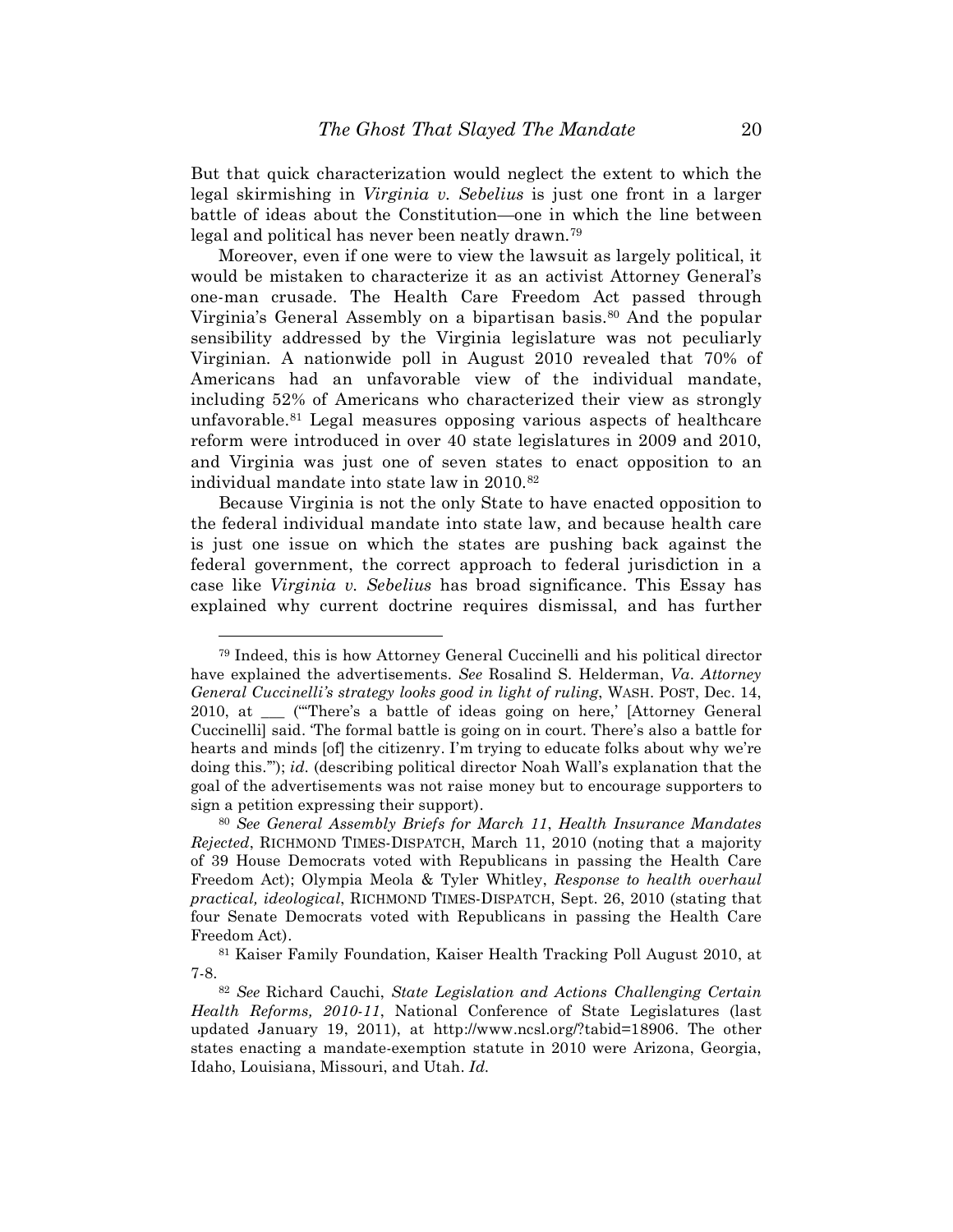suggested why that is desirable from the point of view of the federal courts.

The arguments in this Essay do not reduce to an argument for a rule of federal jurisdiction that would authorize federal court refusal to entertain claims because state officials may be using the forum to further their own political ambitions. Such a rule would be impossible to apply, given the inevitable intermixture of political and legal considerations in actions brought by elected public officials. And, after all, elected public officials *should* be eager to enforce the will of the people as expressed in their laws. Moreover, even if such a rule could be applied, it would be a bad idea to have it. The use of federal courts as vehicles of political ambition is an important source of the courts' power to maintain some control over determinations of constitutional meaning.83

Nor do the arguments in this Essay stem from angst about messy public debates over constitutional meaning. The worry, instead, is about what might flow from the immediate thrusting of all such debates into federal courts without regard to established jurisdictional doctrine. The aim is to preserve the rules of federal jurisdiction that enable the federal judiciary to stand firm against the political and cultural waves that continually cast questions of constitutional meaning out of the swirling tides of political processes onto the hard land of the judicial domain. The law should not prevent these questions from ever coming ashore, but should instead ensure that they arrive there in a way that does not threaten erosion of the shore into the sea.

\* \* \*

This Essay is, in essence, a brief for the status quo; its object is to avoid acceptance of an innovative entrée into federal court. But if even if one disagrees with its conclusion, one should acknowledge the existence of the limitations on federal judicial power that have yet to be applied in *Virginia v. Sebelius*. These limitations do exist, and they should not be neglected. Regardless of whether one thinks the decisions imposing these limitations were rightly decided, they should not be bypassed just because nobody has noticed them.

<sup>83</sup> *See generally* KEITH E. WHITTINGTON, POLITICAL FOUNDATIONS OF JUDICIAL SUPREMACY: THE PRESIDENCY, THE SUPREME COURT, AND CONSTITUTIONAL LEADERSHIP IN U.S. HISTORY (2007).